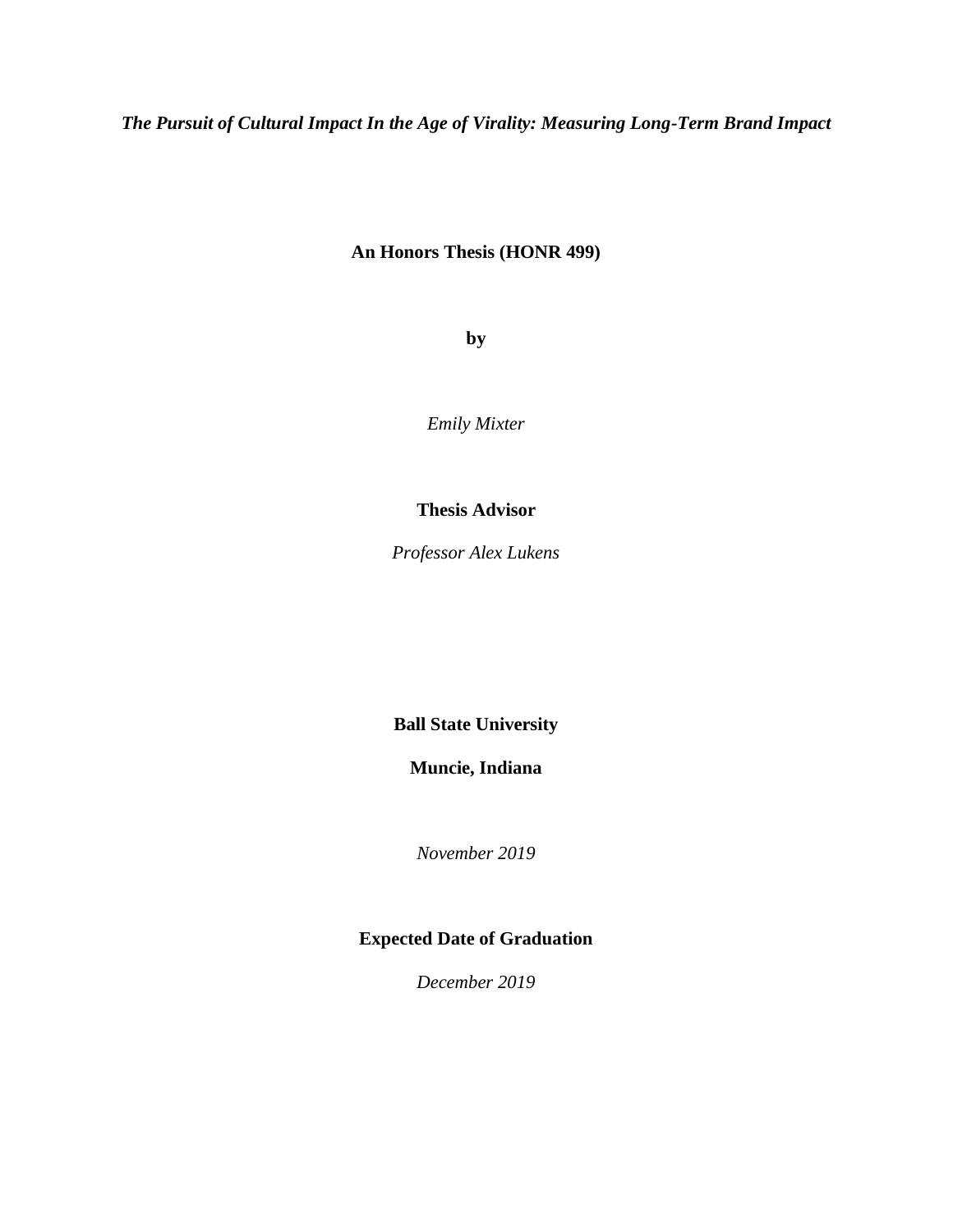### **Abstract**

Virality used to be a term rarely used outside the medical field, but today it has become a commonly used phrase in the digital marketing industry to describe content that gains a rapid amount of attention within a short period of time. How does this attention accumulate so rapidly; is it mere chance or is there a strategy behind it? Through a historical overview of the development of digital marketing, and the analysis of three viral campaigns, I will attempt to show that virality is achieved through a variety of creative methods, but is ultimately not controlled by advertisers alone. However, there is also a more effective way for digital marketing professionals to evaluate the effectiveness of their campaigns: their long term cultural impact.

#### **Acknowledgements**

I would like to thank Professor Alex Lukens for advising me through this project. His feedback and continual motivation were pivotal in this paper materializing.

Additionally, there are many other mentors I would like to thank for pouring into me throughout my college career. Specifically, thank you to Professor Michelle O'Malley, for igniting my passion for advertising; Riley Paulsen, for challenging me to constantly expand my knowledge; and Dr. Timothy Berg for encouraging me to seek the deeper meaning.

Finally, this paper would not have been possible without the numerous friends who fed me snacks, and kept me company through some very late nights, so thank you to them.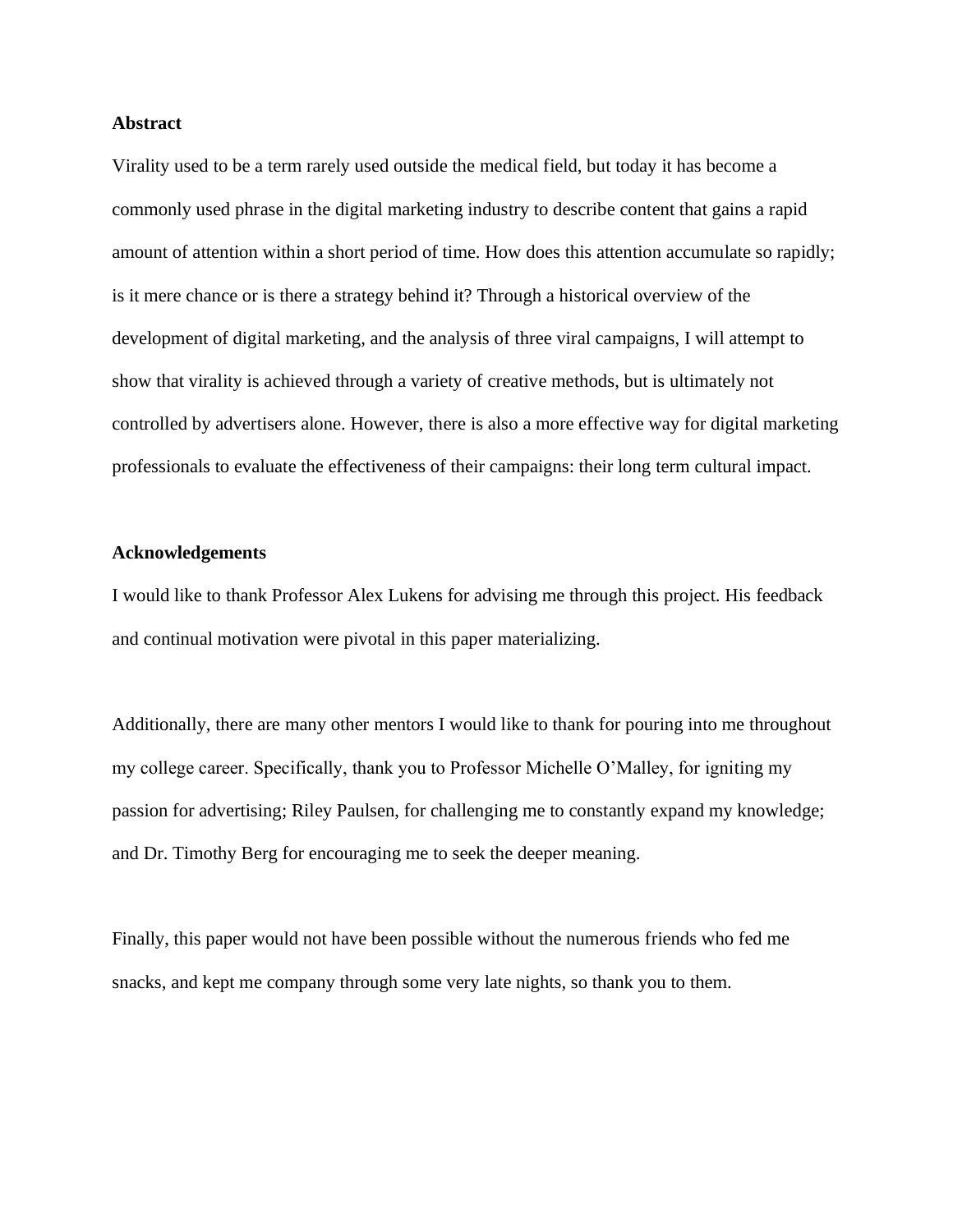### **Process Analysis Statement**

Having such a diverse set of interests and passions, the thesis creation process for me begins with the process of deciding upon a topic. I did not lack options; I spent several weeks during the spring semester agonizing over my various loves, and also keeping up with my classes at the time.

Ultimately, what struck me as the inspiration for this paper was class material. I was assigned to watch a TED Talk by Marcus Collins for one of my major classes. In that TED Talk, Marcus looks into what it means for a video to "go viral" and how society uses virality to measure the level of success a piece of online content may have. This really sparked my interest because I had seen my share of viral phenomenon on the Internet, but had never really considered how that phenomenon occurs. As an advertising major, the importance of building strong strategy behind campaigns is stressed in all of our courses. Knowing that, and also recognizing the sense of randomness surrounding viral content, I knew this was something worth digging into.

Deciding my topic also helped me solidify the choice to construct a more formal research paper for my thesis project. I have worked part-time as a graphic designer for the majority of my college career, and plan to continue to pursue design in my career, however; I already have a wide range of creative projects that highlight my design sense and skills. I wanted to take on a research based project, because it was a new challenge to unpack. Additionally, I see the possibility of graduate school in my future, so I want to further familiarize myself with large scale research projects.

This project certainly was a challenge at times. I learned a lot about myself and the importance of creating structure around this project. I expressed this to my advisor, Professor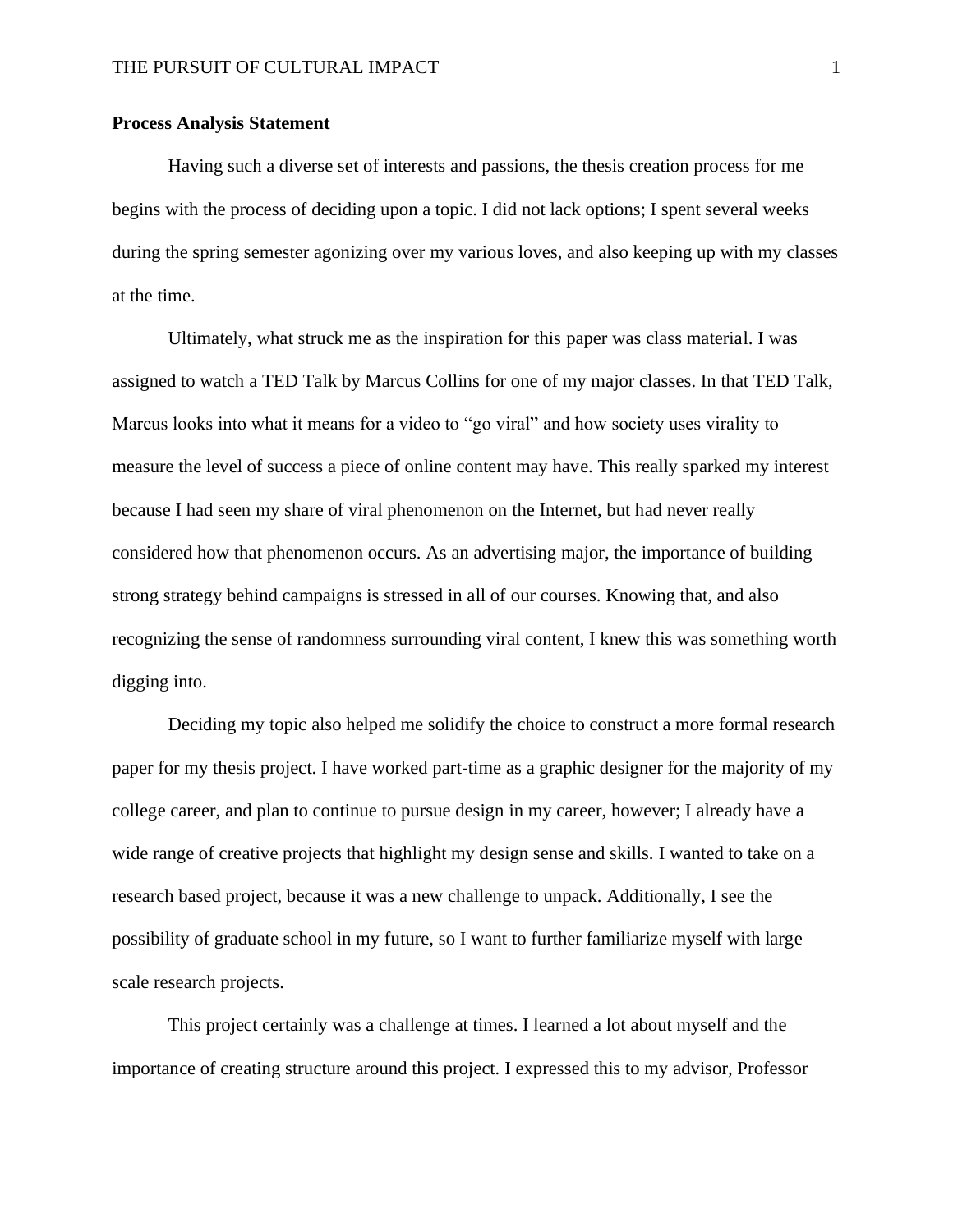#### THE PURSUIT OF CULTURAL IMPACT 2

Lukens, and we worked together to establish a timeline for the fall semester, so that I would confidently complete my thesis prior to graduation. One of the best deadlines we established was structuring the duration of the project into two major halves: research and writing.

I spent August – mid October researching my topic, without putting pressure on myself to physically write anything of my own. I appreciated this time because it bred a deeper curiosity for my topic. It was absolutely fascinating to dig into the complicated history of how brands and consumers communicate online. When you log into Twitter or browse through YouTube, there is so much taken for granted. This project taught me there is more going on behind the scenes than many people realize. I also learned that while the Internet is still a recent invention in the timeline of human history, it is still has history and has evolved since its inception.

Making these realizations through my research, I also developed an outline at this stage to establish the scope of my project. Professor Lukens and I both recognized the potential for this topic to be highly generalized, or highly specific. Creating a research outline helped me find a middle ground, where I could be specific in understanding virality through specific case studies, but I could also generalize how these case studies illuminate wider trends in viral content.

After the research stage was past, I ran into a bit of road block trying to start the writing process at the end of October. Being in a very creative major, I have never written a paper of this length before in my college career. The sheer idea of a 25 - 30 page pager was daunting. I will attempt at first it was paralyzing. However, I know that I work better when I can break down big daunting tasks into smaller goals for myself. I treated each section of my research as its own small thesis paper. I gave myself the freedom to write these completely separately because it helped remove the pressure to write to a page count requirement.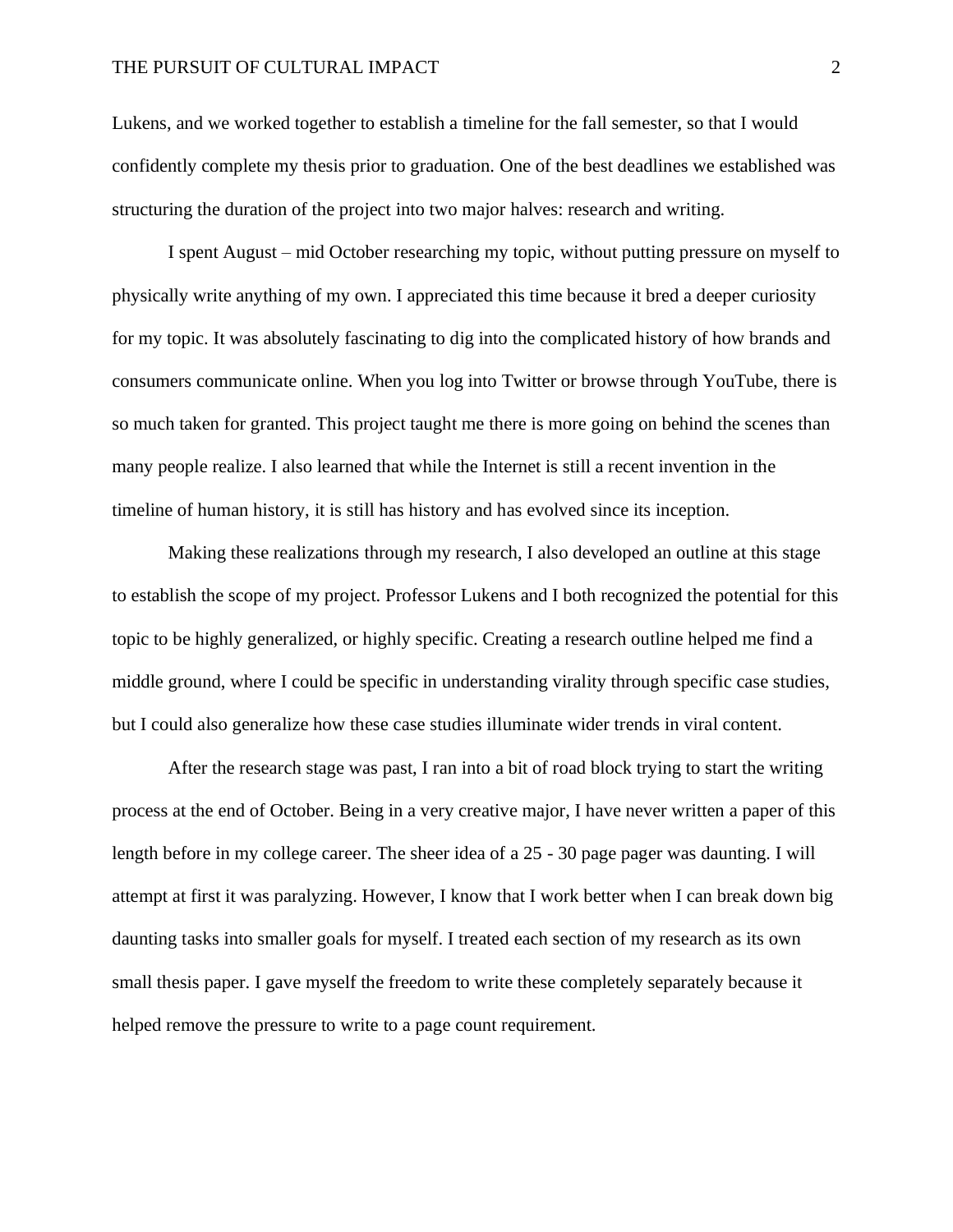Eventually, I stepped back and realized all those sections were beginning to solidify into one larger paper naturally. Putting all the separate sections into one Word document, was a breakthrough moment for me. That was the first time I recognized this project was more than an abstract, distant future goal. The end was in sight! In sight, but there was still a lot of work to do. Over the next several weeks, I begin to communicate with Professor Lukens much more frequently. We exchanged feedback digitally regularly, and he encouraged me to fully develop my claims.

At the end of it all, I am extremely proud to say that I accomplished this daunting task. This paper has something valuable to say, and I know I have said it well. I am eager to ring the bell and finish my Honors College career with overwhelming pride.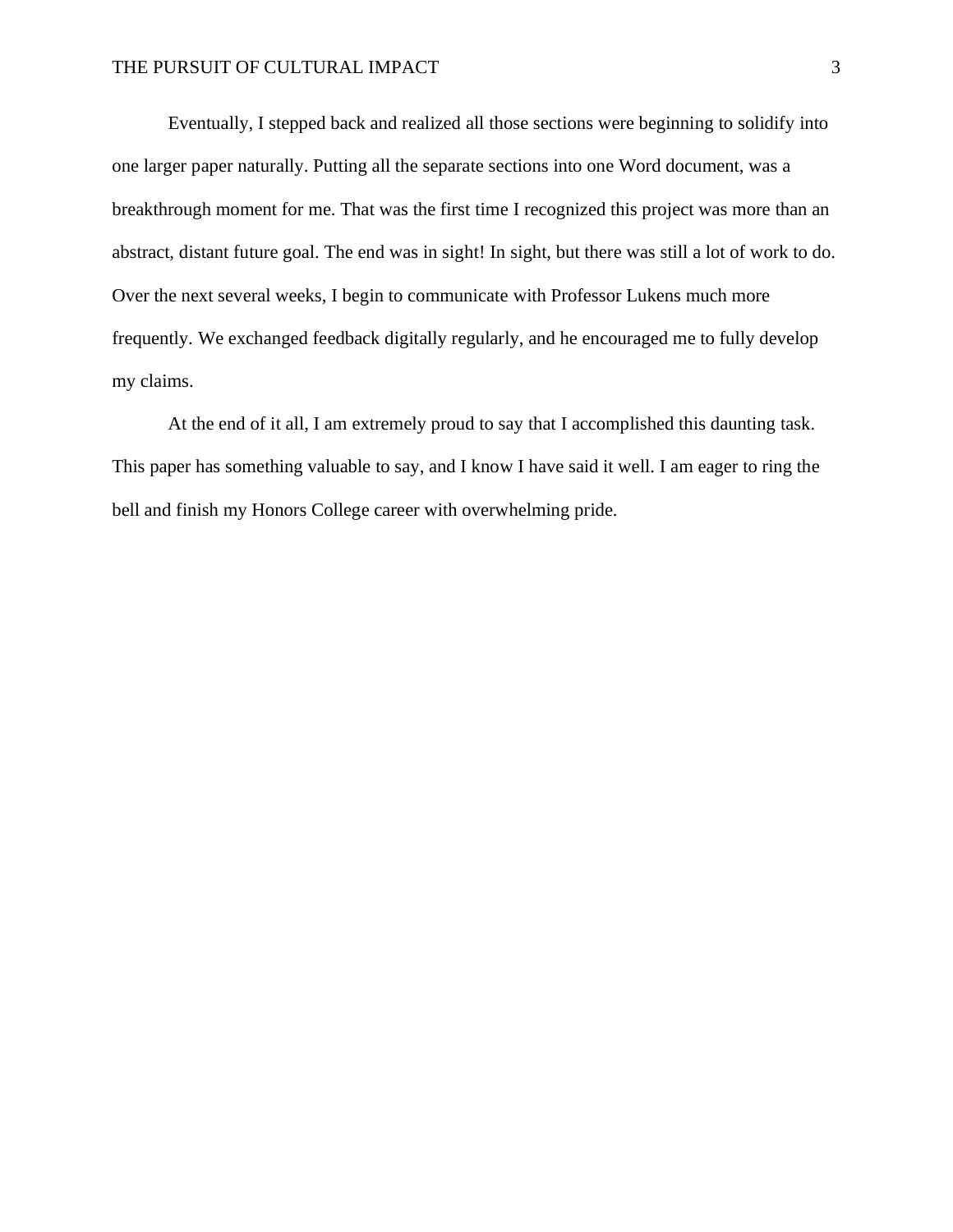## **Introduction**

In the span of communications history, digital marketing is a relatively new phenomenon and the Internet itself is a very new communication medium. Yet, today it feels as though almost anyone and anything can become an Internet sensation in a matter of mere minutes. This phenomenon of virality, or the rapid spread of content through the means of social media and digital networks, is apparent in branded content and user-generated content alike. When it comes to a brand gaining rapid amounts of attention quickly (going viral), is it only a matter of chance? If it is chance that ultimately dictates a campaign's success, why are marketers today constantly seeking virality?

While there are countless casual blog posts and informational videos trying to unpack those questions, there is an overall lack of rigorous academic study in the sphere of social videos and digitally-driven commercial campaigns. In her research with the Ehrenberg-Bass Institute at the University of South Australia, Dr. Karen Nelson-Field recognizes that "While many marketers may think that much of the research in the social video space is relevant, in the absence of rigor it cannot be." (2013, p. 8). This paper will attempt to increase the rigor of the research in this sphere via an in-depth review of both academic and industry sources, as well as original case study analysis.

To unpack the marketer's motivation behind seeking virality, a survey of Internet history and consumer-corporate communications is provided, contextualizing the ecosphere where viral campaigns exist. Then, I will evaluate three successful viral marketing campaigns that make use of a variety of digital mediums, and qualify their success. Looking at these successful campaigns is useful to understand the broad variety of content present across branded videos. Through the synthesis of these case studies, it is apparent that there are a variety of different methods to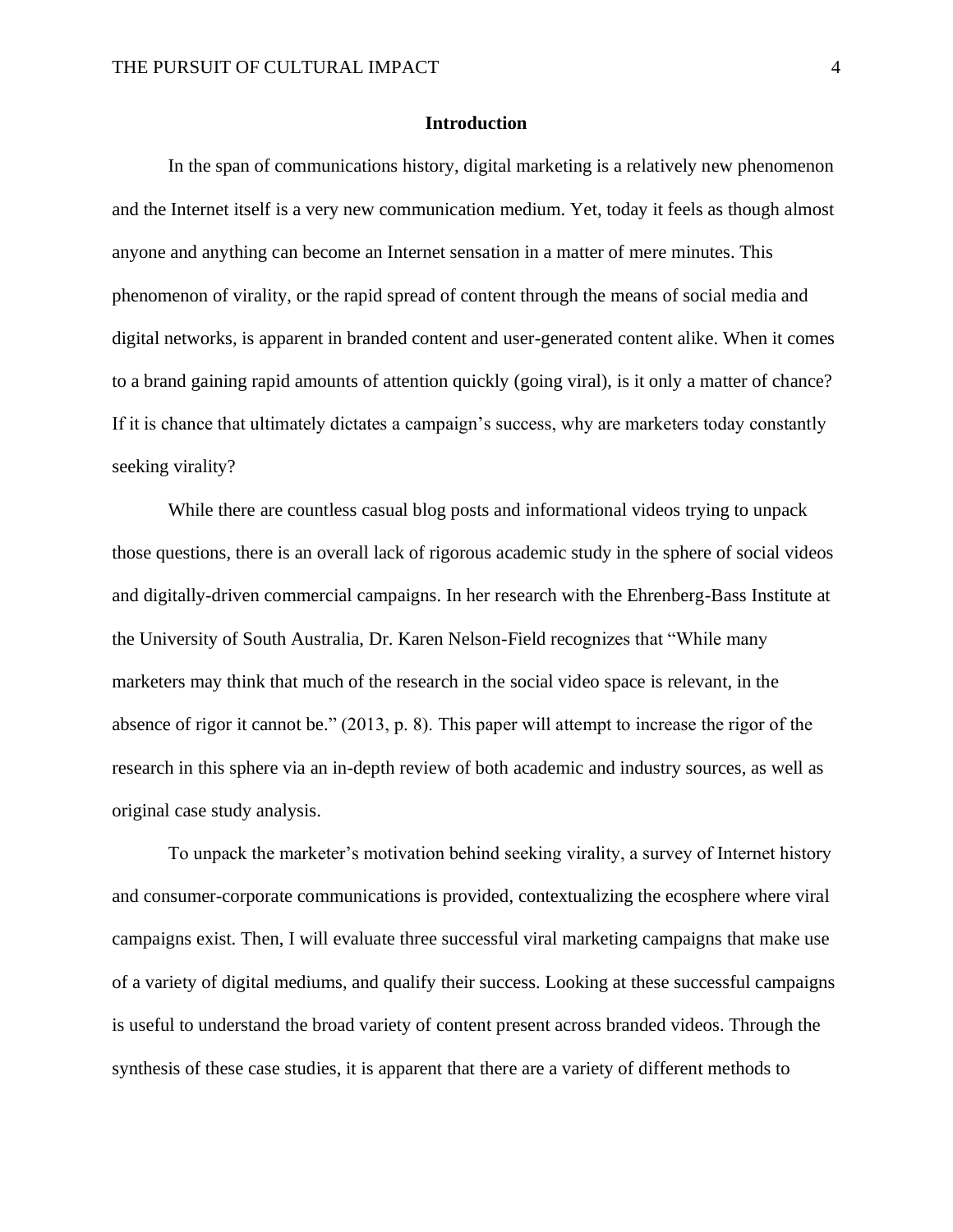achieve virality, but also something happens outside the control of advertisers in order for the video to "go viral".

Ultimately, this paper will argue that while "going viral", or achieving a high number of shares in the digital space, is admirable, virality cannot be used as a proper measurement of a successful digital marketing campaign. Rather, digital campaigns must be evaluated on their ability to infiltrate and engrain themselves within a consumer group's culture. When this occurs, then a campaign will have a longer-term impact and ultimately gain more success than a generic "viral video" could on its own.

### **History of The Digital Landscape**

Before campaigns can be evaluated as successful or unsuccessful in digital spaces, there needs to be a basic understanding of how marketing on the Internet emerged. The birth of the Internet has changed how individual consumers communicate with one another and simultaneously, how brands can communicate with them. The sharing potential of the Internet is a direct antecedent to the modern-day phenomenon of virality. It is important to understand how the Internet has impacted consumer interactions as well as corporate communication since both groups play such a pivotal part in the success of online, branded content.

The idea of a shared knowledge among people, for our purposes a working definition of the Internet, was conceptualized years prior to the technology that made this magical connection network possible. In his book *World Brain*, H.G. Wells pondered upon the potential for a 'world encyclopedia' where all of the knowledge across humankind would live in one set of volumes that "would be the mental background of every intelligent man in the world" (Wells, 1936, p. 20). As opposed to the distribution of knowledge across many places, Wells' believed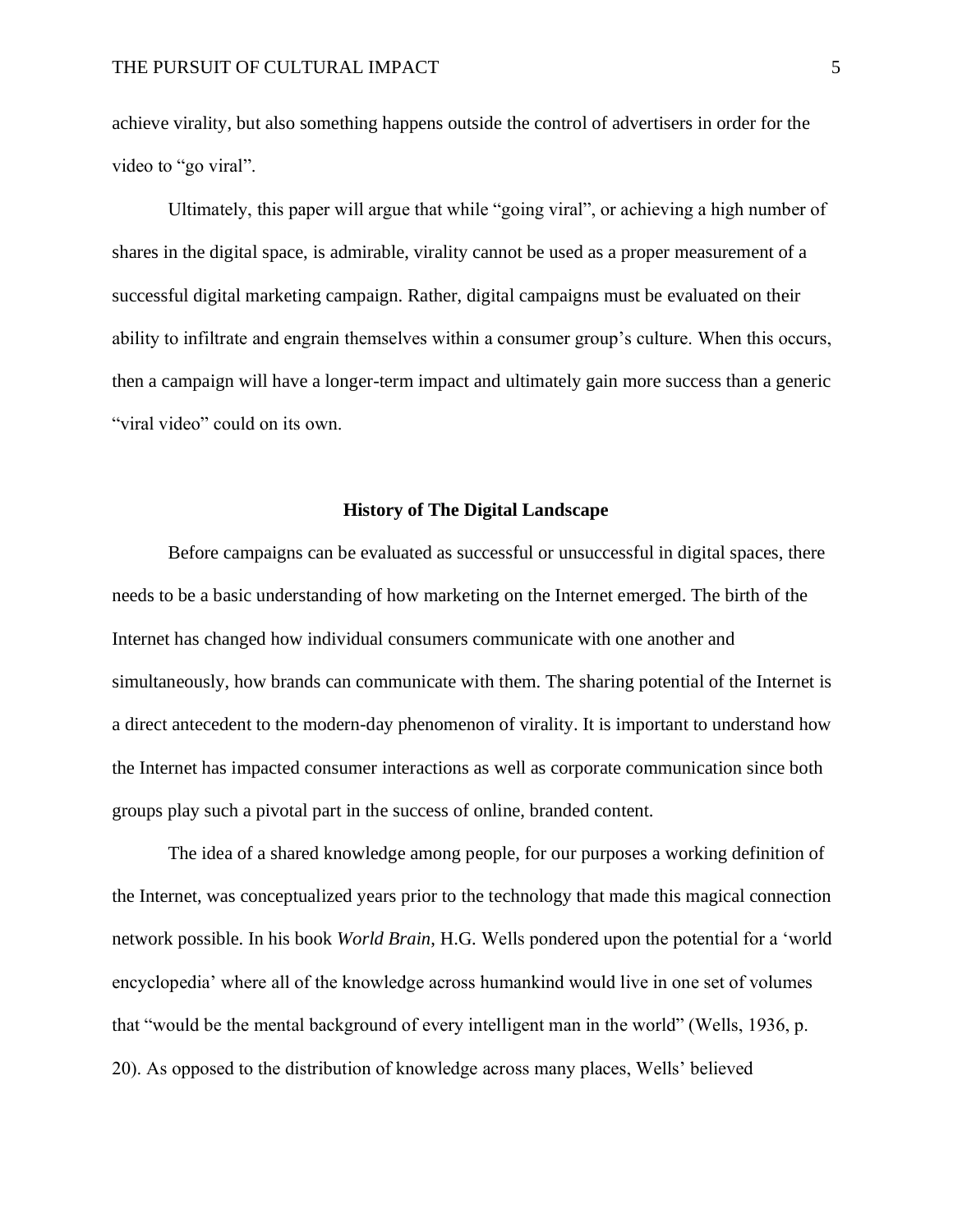knowledge would be compiled into one place; allowing academics, journalists, and common folk – groups that were seemingly different - to access a collective intelligence, and ultimately recognize themselves as fundamentally similar. At the very minimum, the Internet collected a much larger group of people in one place than physical space could always allow. Wells' theory of a "world brain" was not practical or even possible with the technology available in the 18th century, but when the technology finally became available, the World Wide Web reflected the realization of Wells' World Brain.

The Internet is a collective culmination of human knowledge, and this new sea of knowledge changed the landscape of communication both for consumers and for companies. Now, companies began to provide information to consumers via a website and consumers consumed information about products without direct, personal contact with the brand. Even in the event that a company did not have their own website, consumers could use search engines to find the information they needed. This means that consumers were no longer using advertisements as their sole method of receiving product information: "As consumers stopped attending to advertisements for their product information needs and started accessing the web in their own terms, advertisers responded by making ads less informative and more entertaining." (Teixeira, 2014, p. 7). As ads got more entertaining, it was clear that companies also needed to think beyond their basic informational format. Today, 90 percent of social video sharing "can be explained by the fact that they are able to elicit high-arousal positive emotions." (Nelson-Field, 2013, p. 67). Positive emotions such as hilarity, astonishment, inspiration, or exhilaration are commonly used in advertising, in part, because the long-term effect of associating a brand with a negative emotion is still unknown (Nelson-Field, 2013, p. 26). The high arousal piece is key because with the sheer amount of branded content shared digitally, it is not enough for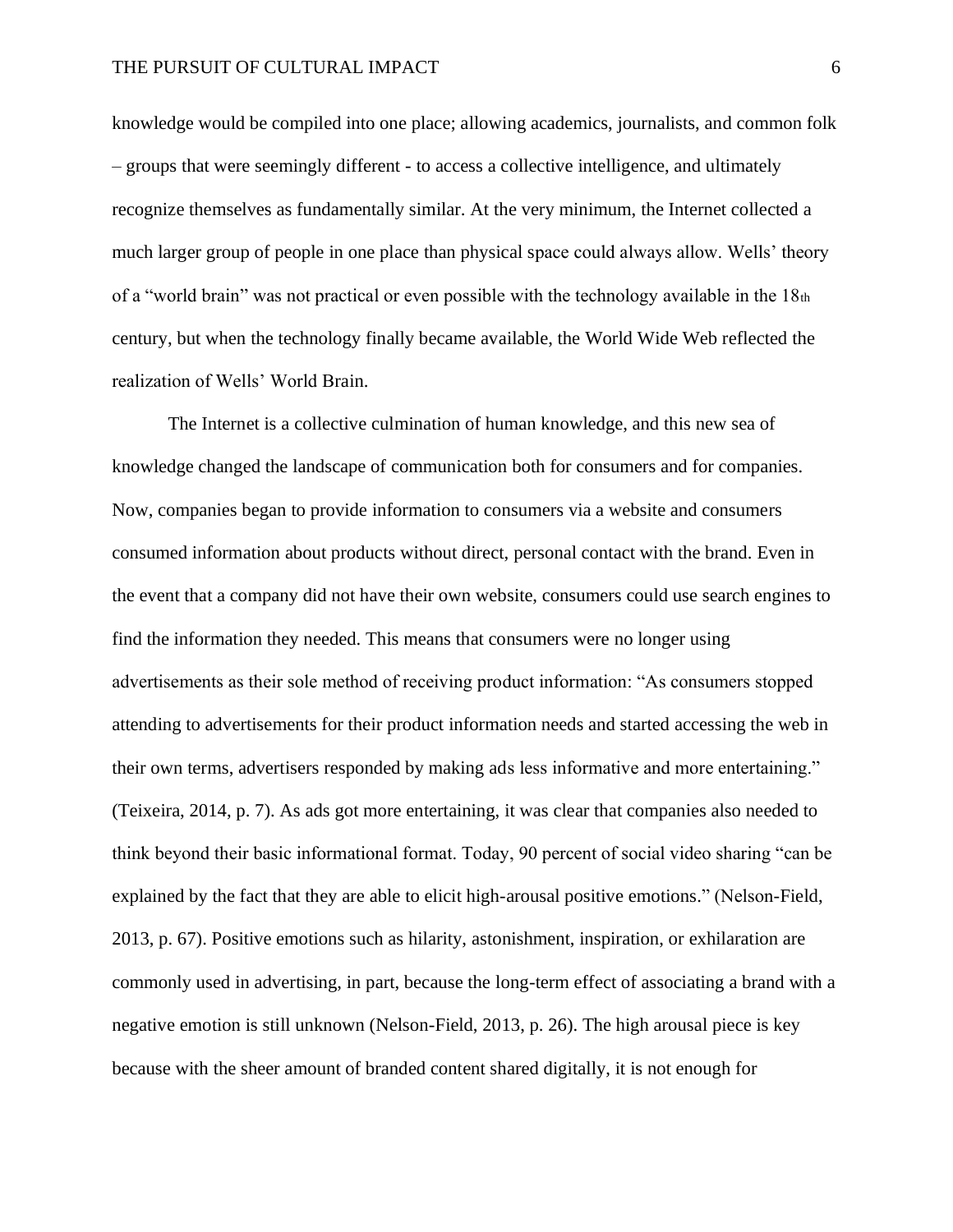companies to have advertisements that are just funny: they need to be hilarious. In the midst of that hilarity, they still need to introduce their product and give the consumer a taste of why that product benefits them.

In order to create those high arousal emotions, companies need to find a key insight with their audience because "people don't have time to figure out what your brand stands for. It's up to you to make your brand stand for something." (Sullivan & Boches, 2016, p. 27). A key insight is not only defining what the company stands for, but also defining how that value intersects with the interests and desires of the consumer. Key insights are the secret to infiltrating the consumer's attention because it puts them and their experiences at the center, with the brand and product as a support of who they are. People tend to consider their experiences, or their interactions with others, as a more important part of their self-concept than material possessions (Carter & Gilovich, 2012, p. 1313). If experiences are more central to identity than possessions, then it is smart for brands to emphasize their value in helping the consumer achieve more pleasurable life experiences.

Companies are looking to a consumer's communities to help define what those pleasurable experiences might be for any particular set of individuals. The Internet can create a community unlike communities we have previously witnessed in the course of humanity. Internet communities, or "social media" as they were referred to beginning in the late 1990s (Bercovici, 2010, n.a.), are not dictated by the confines of time and space, but rather centralize groups of people around their shared interests: the perfect scenario for brands looking to make an impact. Additionally, there is more autonomy given to the individual within social media as opposed to face-to-face communications because of the barrier of a screen: "Everyone can 'talk' or input wherever they wish, rather than having to 'take turns' [….] No one can be interrupted or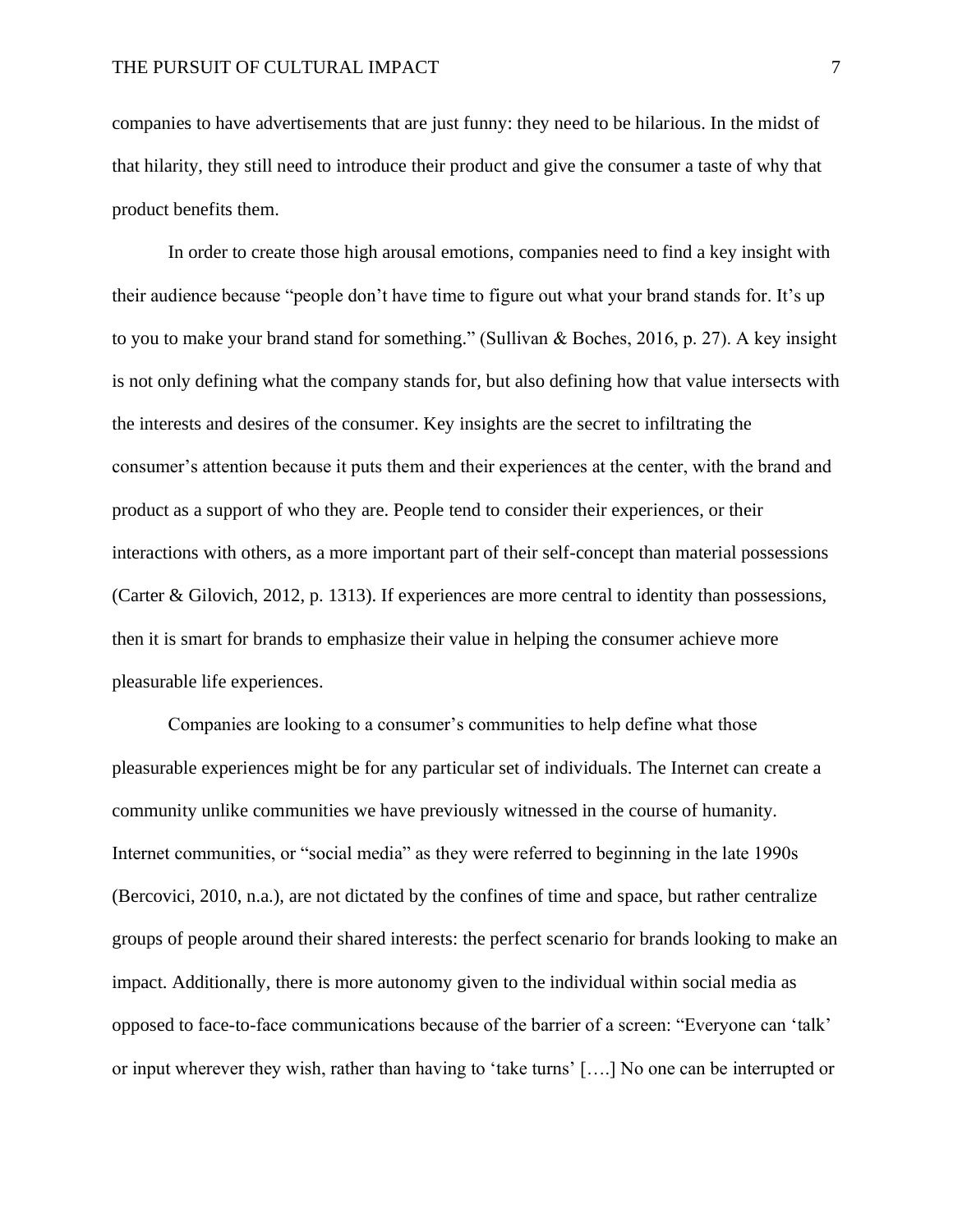shut down." (Hiltz & Turoff, p. 29). Since customers are all given an equal platform to speak on social media, it is easier for the individual consumer to gain confidence in sharing their opinions more openly. As consumers gain confidence, brands interact with these confident consumers directly through the same communication channels. While there are positives and negatives to this autonomy, it gives brands a way to interact with a slightly more confident consumer, a consumer who is more likely to make a final purchase decision.

However, companies were not immediate to catch on to the power of social media, partially because other forms of digital advertising proved to be more effective in the past. The first online banner ad was purchased by AT&T in 1994 and it "produced click-through rates of 44% and to put that into perspective, the average click-through rate of a display ad in 2019 is 0.35%." (OKO, 2019). Banner ads, ads displayed at the top of websites encouraging users to interact with them and click off to a company site, reflected a communication style that was familiar for companies. Banner ads, like newspaper and magazine ads before them, allowed companies to send a message out to the users, with very limited channels for users to provide feedback, other than through a purchase decision.

While display ads were highly effective as an early form of digital marketing, users quickly learned to ignore them and in some cases, the users even began to block these ads. The first ad blocking software was invented in 2002 (OKO, 2019), only eight years after the first banner advertisement was created. A loss in attention, or a removal of the ads from the user's sight, meant lower click through rates and ultimately, lower profits for companies using banner advertisements. Companies needed to find a new method to capture the attention of the Internet user, but that was easier said than done because the customer was no longer in a static position in the purchase funnel. The purchase funnel breaks down the steps required for a consumer to make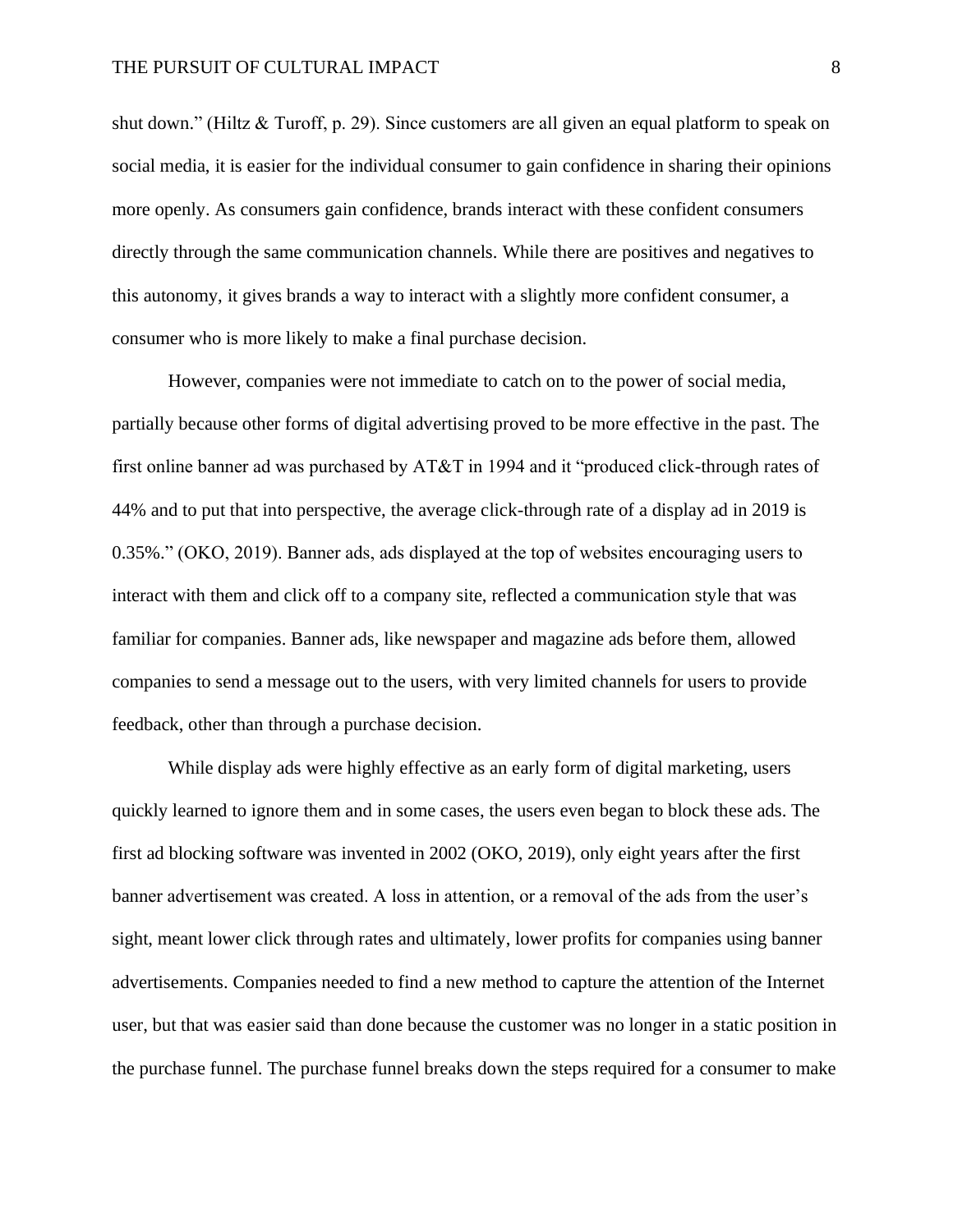a purchase decision, or action. The model suggests that advertisers must gain a consumer's attention, interest, and desire for a product prior to the consumer taking actual action via a purchase. The model, developed originally by Elias St. Elmo Lewis in 1898, was originally developed when advertising first recognized the importance of putting the consumer at the center of the conversation (Strong, 1925, p. 9). However, in today's marketing culture the consumer is no longer merely the subject of the conversation; they are an integral member of it: "the problem with the purchase funnel today is that the buying process is no longer this linear." (Sullivan  $\&$ Boches, 2016, p. 233). Consumers no longer seek attention, gain interest, and evoke desire in the same step-by-step process prior to purchase like the purchase funnel model suggests. Even if these stages may still be seen in consumer behavior, the consumer is moving so quickly through these stages it is impossible to isolate one individual stage. Advertisers had to accommodate this by becoming more versatile and creating content that consumers could engage with, no matter their previous awareness or interest in the product being advertised.

Brands began to look for new ways to speak to consumers that would be engaging enough to withstand a user's desire to block the messaging, and simultaneously evade the moving target of the purchase funnel. The secret was in accessing the ability of Internet communities to create conversations among the consumer and the brand. In more traditional mediums like television, there was no ability for a consumer to participate in a conversation with the company; it was more of a "talk at" approach rather an "engage with" approach. This can be seen in how television content was typically evaluated: "Traditional television ratings represent the audience as the primary commodity exchanged through the practices of broadcast media. By contrast, engagement-based models see the audience as a collective of active agents whose labor may generate alternative forms of market value." (Jenkins, 2013, p. 114). In today's digital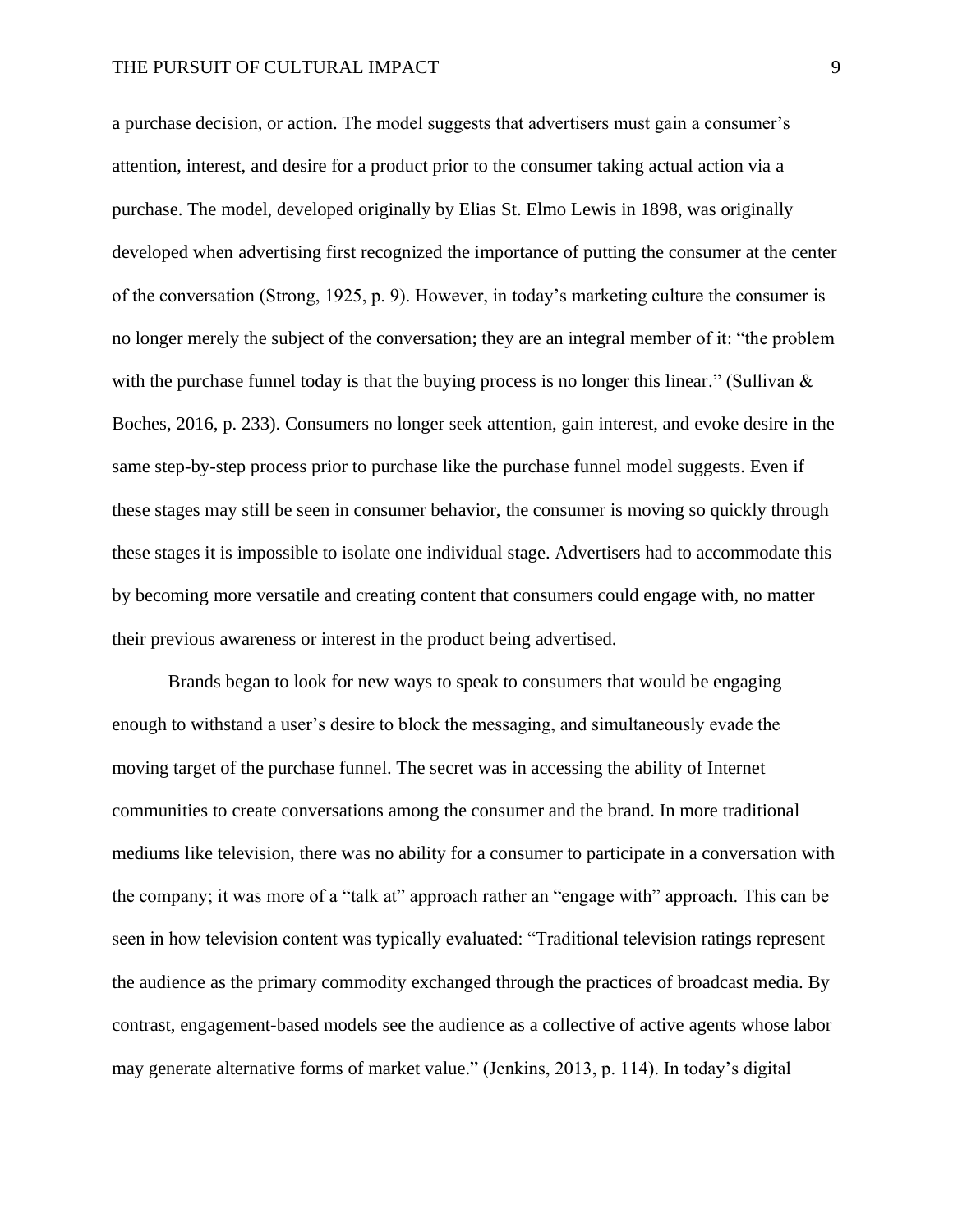landscape, brands can not merely send information at their targeted audience. Rather, they must insert themselves into a conversation that interests the audience, and inspire other conversations outside of the original one. One way that this insertion happens is through the use of video advertising.

Videos capture an audience's attention more quickly than plain text because our brains naturally process images quickly – in as few as 13 milliseconds (Trafton, 2014, n.a) and since the founding of YouTube in 2005, companies have sought after that medium to engage with their customers quickly, and effectively. It did not take long after their founding for YouTube to implement video advertisements; the first attempt was in August of 2006, and the pre-roll video advertisements we are familiar with today began in 2008, only three years after the launch of the platform (Jackson, 2011). However, soon after, ad blocking software evolved to block out these ads when possible, similar to the storyline of banner ads. Once again, brands were left to find a new method for reaching their customers online because the messaging was not able to reach theirs audience as intended.

With all of these advertisement blocking systems in place, how were companies supposed to sell anything? Why hasn't digital marketing died out completely? Brands needed to disguise their advertisements as highly interesting content first, and subliminally insert them into consumer culture. They need to 'go viral'.

What does that mean? There is some debate on who was truly the first person to coin the term "viral marketing". Jeffrey Rayport, a Harvard Business School professor at the time, wrote an article called "The Virus of Marketing" for Fast Company in 1996. He was encouraging marketers to embrace the concept of the virus because "Every marketer aims to have a dramatic impact on thinking and behavior in a target market; every successful virus does exactly that."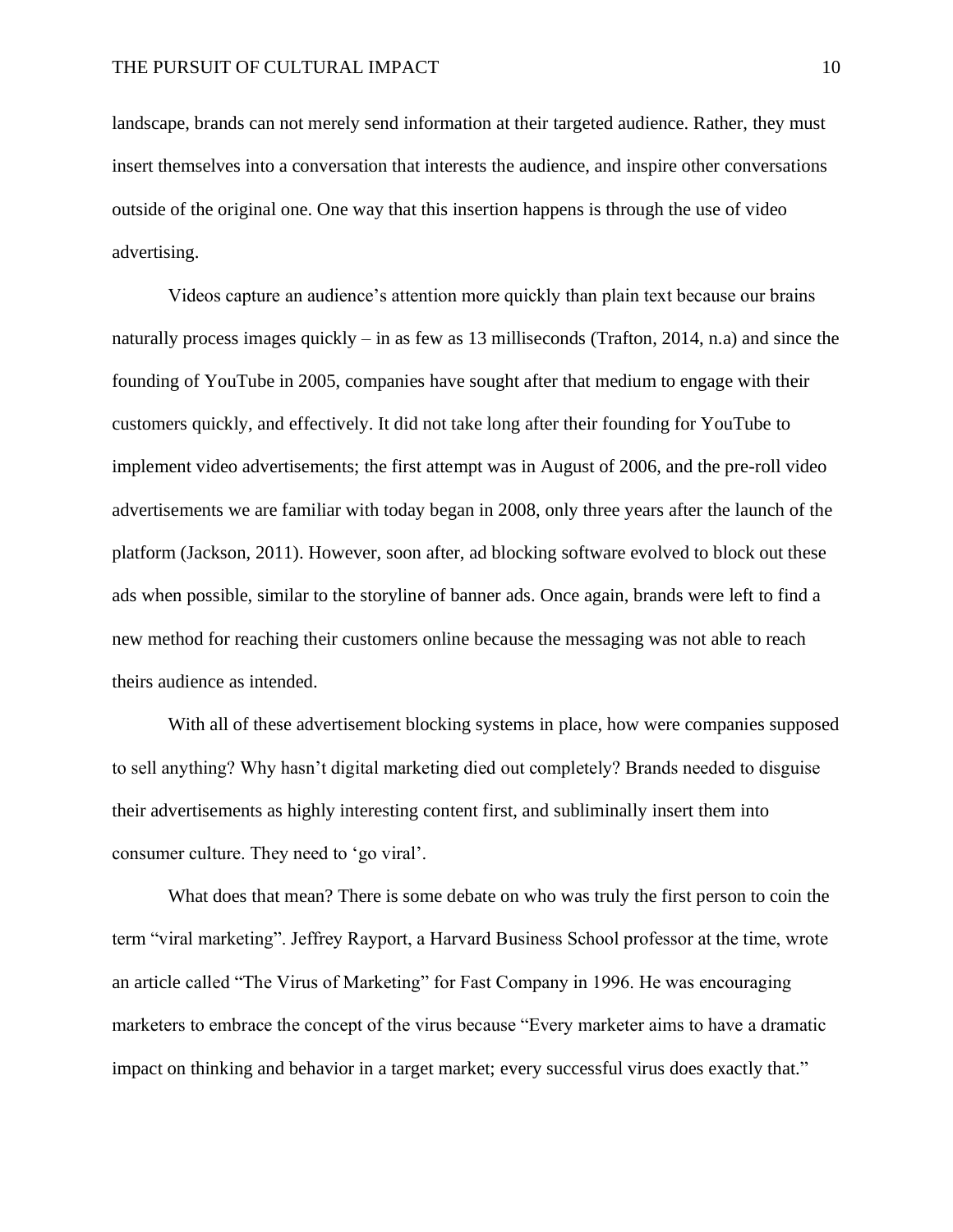#### THE PURSUIT OF CULTURAL IMPACT 11

(Rayport, 1996). Rayport may be the first documented use of the term viral marketing, but venture capital firm Draper Fisher Jurvetson may have been the first to truly define it, as "network-enhanced word of mouth" (Weissman, 2012).

Viral marketing marks a shift from the basic banner ad to something new and engaging where consumers become the mouthpieces for companies. Word of mouth is not a new concept, but with the Internet, more people are accessible to one another, so words and messaging are able to spread at a faster rate than had ever been possible before.

Regardless of who was the initial creator of the term, the phrase caught on, because it truly encapsulates the spectacle marketers were witnessing across the Internet. While Rayport was writing to an audience of fear-paralyzed marketers, today viral marketing is everywhere. It seems as though almost anything can go viral, or at least it can try to. Virality at its core is an exponential curve of influence (Patel, 2017), that marketers need to leverage as a quick way to achieving greater reach. However as Marcus Collins, a professor at the University of Michigan and Chief Consumer Connections Officer at Doner Advertising, questions "one must wonder if virality is truly what we're after or if perhaps there is something far greater worth pursuing." (Collins, 2017). That something, is the infiltration of a consumer group's culture and identity through obtaining a key insight, and then constructing a conversation around the brand.

The way that a brand achieves cultural relevance depends on a myriad of factors including the brand's personality, the target audience they are aiming to engage with, as well as the product benefits the brand is trying to sell. To help uncover a few of these methods, we will critically analyze case studies of viral branded content from three different major companies: GEICO, Wendy's, and Always. These cases all represent successful campaigns, and as we will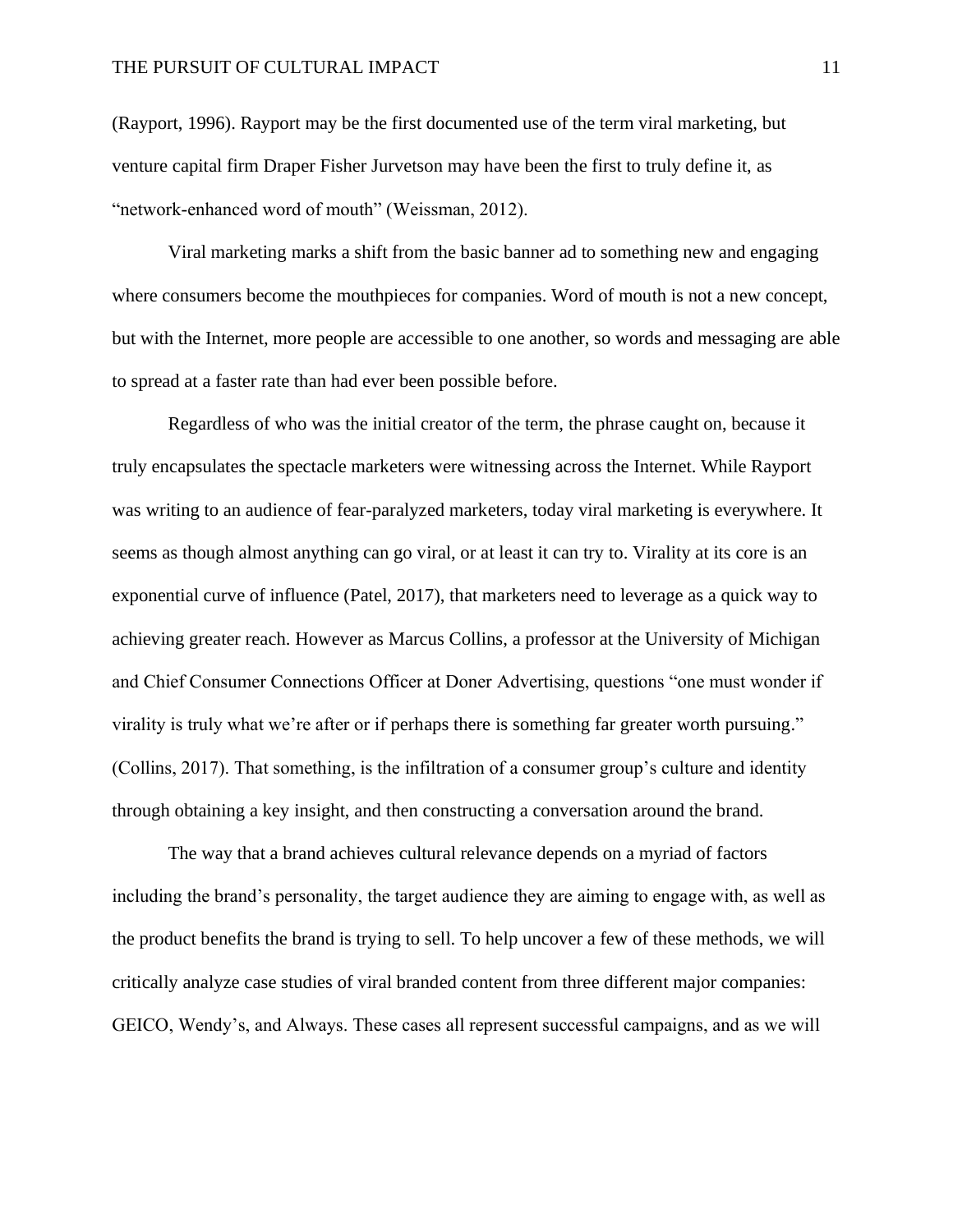see, they do not achieve widespread success solely due to the number of shares in and of themselves, but through an infiltration of consumer culture.

#### **Case Studies**

### **GEICO**

In many cases, viral moments are not isolated moments in time but a single point of contact with much larger marketing efforts. Marketers know the success of one ad is inherently connected to the success of an entire campaign because a consumer does not make a purchase decision based on merely one interaction with the brand (Li, Arava, Dong, Yan, & Pani, 2018). This evaluation is called multi-touch attribution which is "a marketing effectiveness measurement technique that takes all of the touchpoints on the consumer journey into consideration […] so that a marketer can see how much influence each channel has on a sale." (Nielsen, 2019, n.a.). Multi-touch attribution generally refers to assessing the value of different advertising tactics within the same campaign, but if we expand that concept, it is clear that exposure to a brand prior to the current campaign can have a huge impact on purchase decisions because it makes it more likely for that brand to be a part of the consumer's memory and predisposed brand preferences (Lee, 2002, 451).

GEICO and their famous gecko are the perfect example. The gecko was introduced for the first time in 1999 by Martin Agency as a tactic to help customers remember how to pronounce the brand name (GEICO, n.d.). That small green gecko and the ingenious strategy of the Martin Agency has transformed GEICO's market share: "Before GEICO signed on with Martin, it had a 2 percent market share and was the eighth-largest car insurance company in the United States, according to Dean Jarrett, the agency's chief communications officer. It is now No. 2, behind State Farm." (Kaufman, 2017).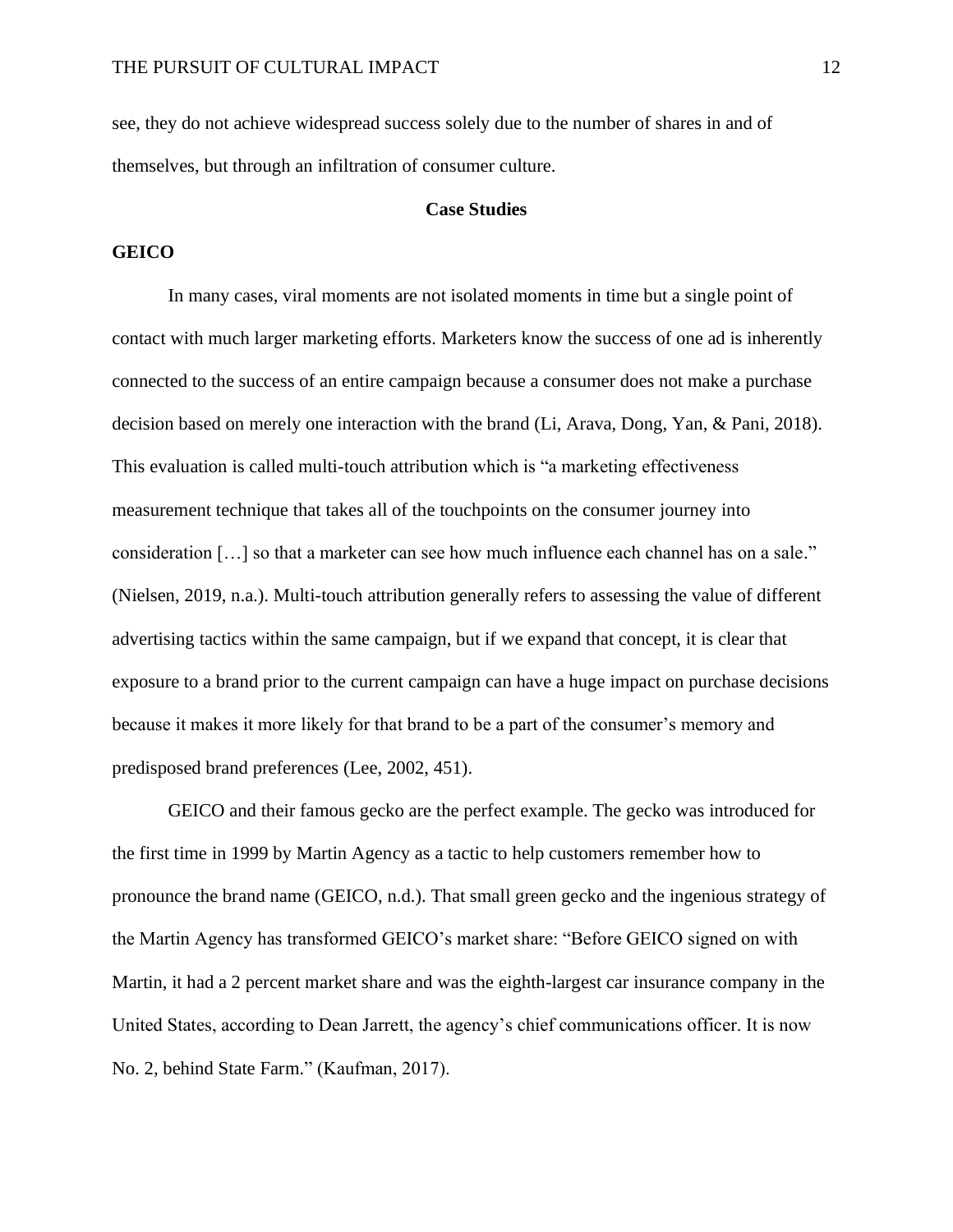The gecko set the groundwork for GEICO to have numerous viral hits later down the line by creating a recognizable visual representation of the brand. The contagious personality of the gecko is not only effective in gaining a single, positive response, but it allows for stronger brand recall among consumers, a trend commonly observed among brand mascots (Malik, 2014, p. 137). It also breaks the association of insurance being a boring and burdensome brand category, inspiring GEICO's competitors to follow their lead in creating identifiable brand mascots. Britt Nolan, chief creative director at Leo Burnett and creator of the Mayhem brand mascot for All State, applauded GEICO for the realization that "people don't care that much about insurance; insurance is a burden category, so let's lighten the burden." (Kaufman, 2017, n.a.). After that burden was lifted, GEICO has continued to find success by introducing new characters to support their primary spokes-lizard. One of the most successful campaigns from this new era of GEICO is their "Hump Day" commercial.

In the commercial, Caleb the Camel is walking through a dreary office spreading cheer by asking his employees "Guess what day it is?" The employees mostly ignore him, but eventually an employee responds, "It's hump day." This is followed by a tag at the end of the commercial referencing the brand itself, saying "How happy are folks who save hundreds of dollars switching to GEICO? […] Happier than a camel on hump day." (GEICO, 2018). The subtle irony resonated with the target audience by taking an ordinary experience – midweek blues at the office – and adding something unexpected – a real-life camel walking around.

The concept of Hump Day is not revolutionary. Hump Day is a colloquial idiom used commonly in North American work cultures to describe Wednesdays. Since the 1980s, coworkers have wished each other 'Happy Hump Day' on Wednesdays to celebrate making it to the midpoint, or hump, in the week (Dictionary.com, 2019) So, GEICO is not creating something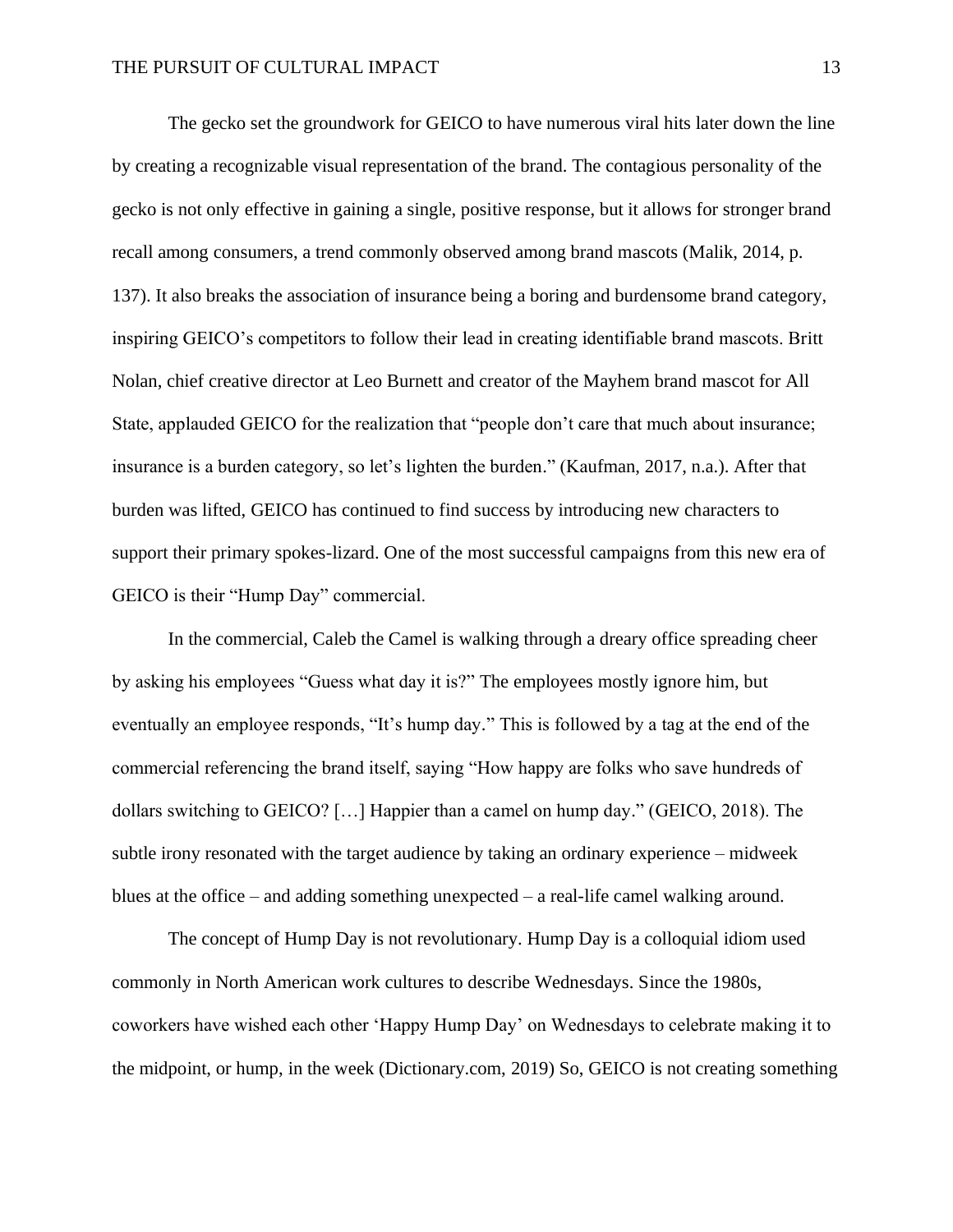#### THE PURSUIT OF CULTURAL IMPACT 14

completely new and shocking. Instead, they tap into an existing cultural phenomenon and leverage it to position their brand as a necessity for the consumer. In advertising it can be easy to fall into inauthentic, pompous, or flashy language when at the end of the day "the best ideas are truth brought to light in new fresh ways," (Sullivan & Boches, 2016, p. 49). Caleb the Camel's association with hump day recognizes the reality of mundane office life and brings it to light in a new and exciting way for the consumer.

The creation of a long-standing association of the brand with Wednesdays helps this commercial's success span beyond a single moment of virality. Two months after the initial airing of the commercial (which of course was on a Wednesday) the ad was still experiencing high spikes in interest on Wednesdays: "more than two-thirds (67.3%) of its [the Hump Day commercial] shares occur on Wednesdays" (Tullin, 2013) which is noticeably higher than the number of shares the ad incurs on other days of the week.

Success cannot be merely measured based on the metrics of shares however; we also measure the campaign's success in the impacts it had on culture. Marcus Collins comments on this need to look beyond mere metrics or the viral success of content. He proposes the term, 'cultural contagion' to describe the cultural impact of digital content. Cultural contagion "is the spread of ideas, products, messages, and behaviors which take hold in culture." (Collins, 2017).

In evaluating GEICO's Hump Day commercial, we can see that yes – it is a viral success because it achieves high reach after its launch. However, we can also see the campaign-building of a cultural contagion through the long-term adaptation of Hump Day camels into popular culture. In the months after the commercial aired, many celebrities mimicked the visuals of associating a camel with Wednesdays "Hump Day" including the White House and Vice President Biden himself (White House Archived, 2013).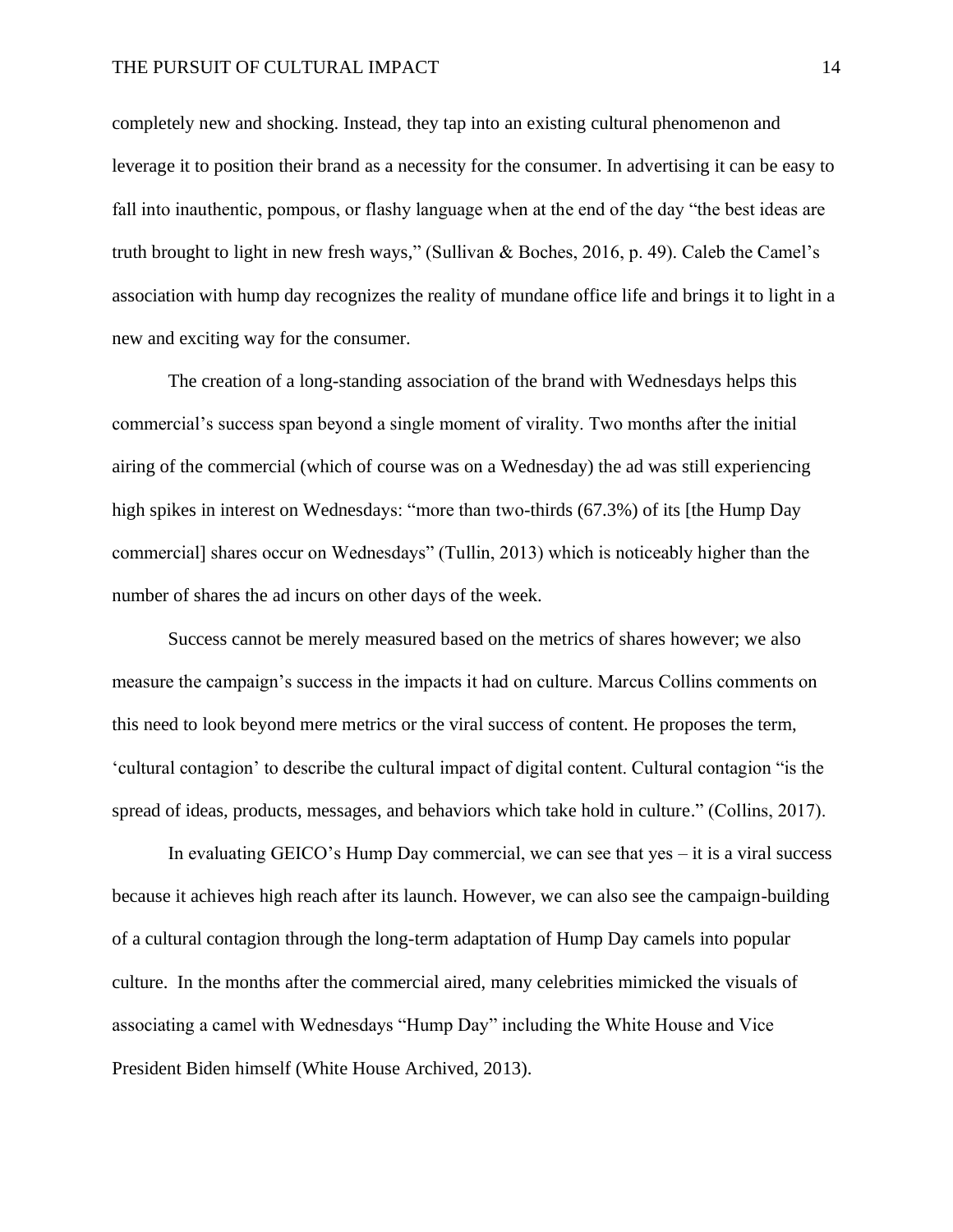

<sup>10:45</sup> AM - Aug 14, 2013 - Twitter Web Client

*Figure 1:* White House Twitter account contributes to the Hump Day trend. Retrieved from White House Archived Twitter account.

GEICO's Hump Day commercial reinforces what the audience already knew about the brand and inserts GEICO into the pre-established sociolinguistics of the target audience. Both these elements helped GEICO achieved long term brand impact through the campaign. The right combination of humor, familiarity, and expert placement of the ad on a Wednesday, caused the long-term success of the ad beyond a single viral moment.

#### **Wendy's**

Sometimes in order to insert themselves into consumer culture, brands must go through a bit of a transformation process. This is especially true of brands in crowded product categories, such as the fast food industry. In the fast food industry, there are more than 50,000 fast food chains in the United States (Njaramba, 2019) aiming to please very similar customer groups. Therefore, in order to stand out fast food chains such as Wendy's need to develop a high level of brand affinity among consumers. Brand affinity is more than mere awareness of a brand, or brand loyalty; "affinity is when customers invest in your brand, not out of habit or convenience but because they really believe [and identify] with it." (Keefe, 2018). Typically, brand affinity is built through emotional appeals, and Wendy's accomplishes this by tapping into the high arousal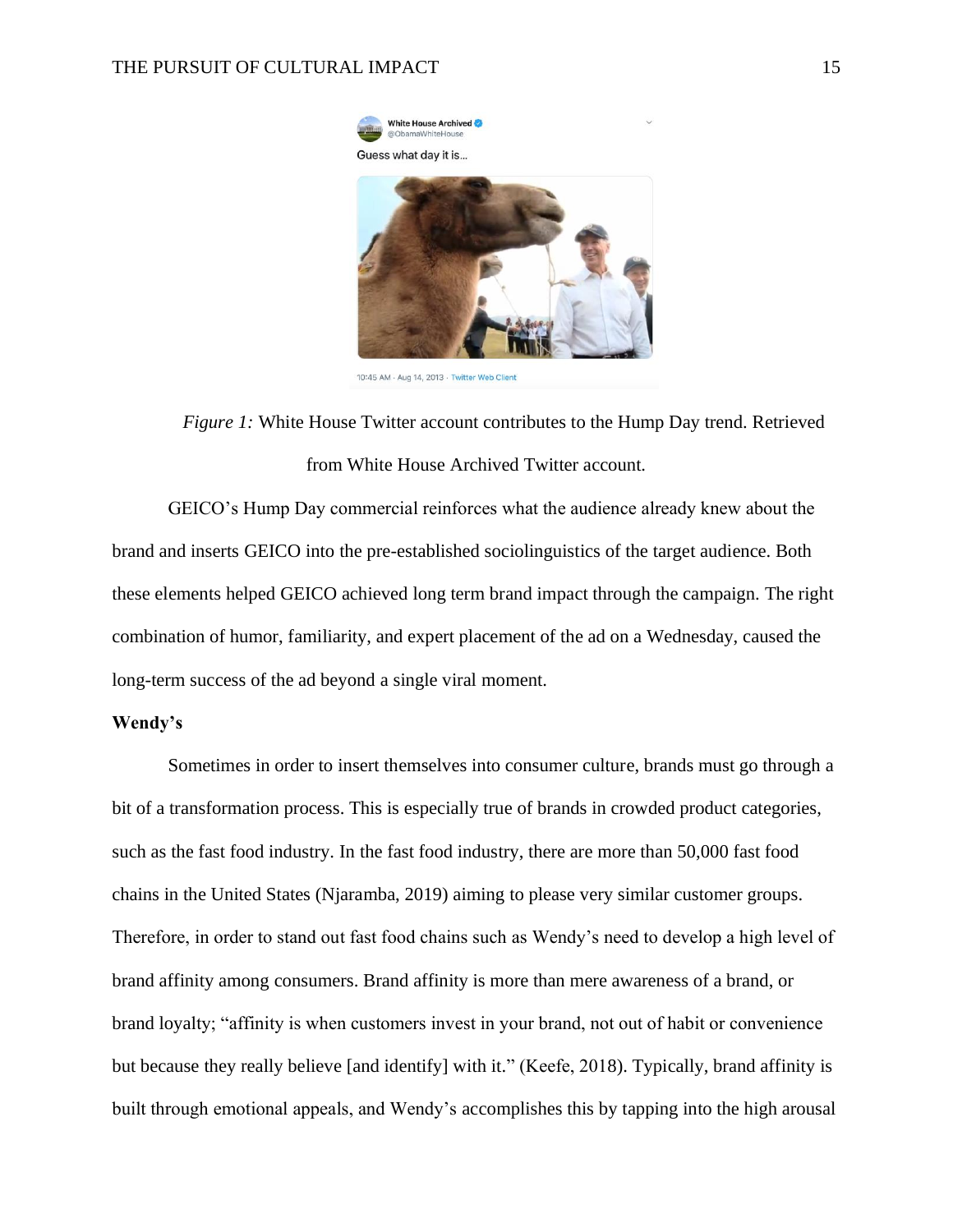emotion of hilarity in their corporate social media. Through unique tactics driven by a sassy tone, Wendy's creates an identity for themselves as more than a restaurant chain, but as a brand that knows how to make the customer laugh through their strategic use of viral content.

Wendy's joined Twitter in July 2009 and as of November 2019, they have tweeted nearly 180,000 times and have gained almost 3.4 million followers (twitter.com/wendys). Since their beginning in 2009, Wendy's social media has always been engaging, but they have continued to expand Twitter as a primary advertising venue due to an increased quantity of users among heir audience using the platform (Cheng, 2018). Among 18 to 24 year old adults in the United States, 45% use Twitter (Smith, 2018), so Wendy's recognizes that Twitter is a key medium to include in their marketing media mix. On Twitter, content is produced and consumed in real time, meaning that it mimics the exchange rate of typical face-to-face conversation (Weltevrede, Helmond & Gerlitz,  $2014$ , p.3), requiring brands and content so this means brands such as Wendy's need to be attentive and ready for whatever their consumers and competitors might throw their way.

Analyzing some of Wendy's early tweets – which for the purposes of this case study, will be defined as all tweets from the main @Wendys Twitter account from July 2009 to July 2012 – there appears to be an evolution as Wendy's gained confidence as a digital brand and social media expanded. These early tweets feel somewhat standard and unoriginal, meaning they lack that unique humorous flair that Wendy's is now known for. The tweets include social media contests, and direct engagement with their consumers, frequently attached to promoting a new product like their Asiago Ranch Chicken Club (Wendy's, 2011). While Wendy's may not have had the wittiest tweets early on, they were building a brand identity for themselves online, as well as a decent following which was essential for brands in the early years of social media. In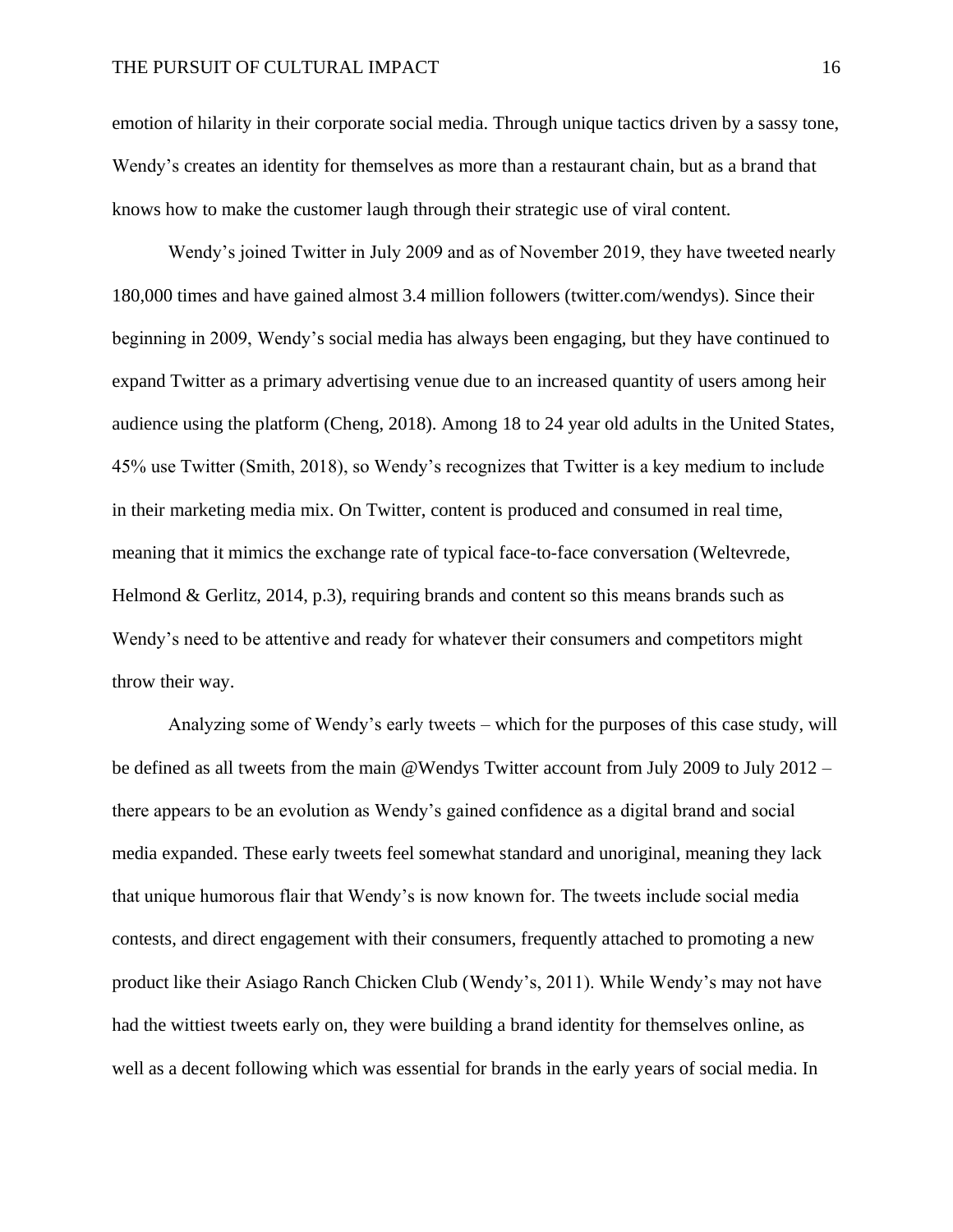order to achieve high levels of brand affinity, a customer must first know who your brand is and what they stand for. Twitter and social media platforms as a whole were very new at this time, so brands who embraced the platforms openly helped to facilitate the entire culture of corporate engagement online.

As more consumers became comfortable engaging on social media, companies began to see high payoff for engaging customers online. In 2015. Twitter and the Applied Marketing Science group – a research group based out of Massachusetts led by MIT Sloan School of Management faculty– analyzed how the public responded to effective Twitter customer service from airline companies. In this study, users often report a higher satisfaction rate with their customer service experience when receiving a Tweet reply than a phone call or in-person experience (Huang, 2015). This indicates that consumers expect a high level of online engagement from brands today, and that this engagement has direct correlation to customer satisfaction. Wendy's recognized this, and engaged consistently with their customers. They also paid particular attention to customers who had experienced a problem at one of their stores, first apologizing for the negative experience and then often, offering another place such as a survey for customers to provide more detailed feedback (Wendy's, 2012).

Yet, there is something missing from this early age of the @Wendys Twitter account: personality. To truly stand out, they need to respond in a clever way to engage with customers beyond customer service. Some of Wendy's customers merely want to gain attention from large corporations in pursuit of their own enjoyment. This group of social media users has been colloquially referred to as "Twitter trolls" and represent "a subculture renowned for ungrammatical speech and unserious arguments" (Pasquale, 2015) In this day and age, the Twitter troll is a lurking presence that is constantly threatening to tear apart social media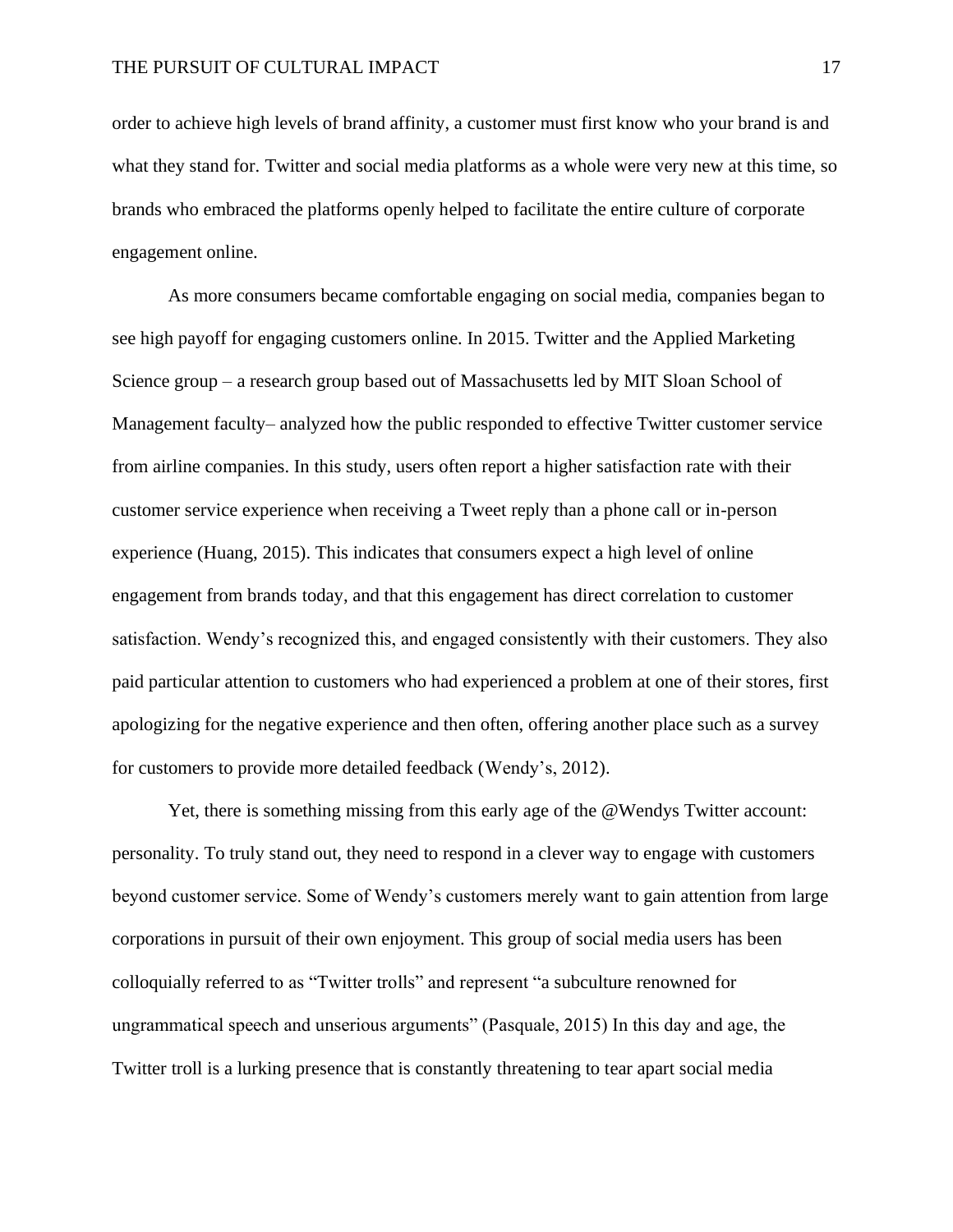strategy. Wendy's takes a smart approach of responding to the trolls in kind: "They send a lot of the basic 'DM us and we'll set this straight' when people have genuine complaints, but they also recognize that a lot of people on Twitter are there to be trolls and Wendy's will troll you right back, harder." (Morris, 2018).

Wendy's' roasting strategy most noticeably began with a series of Tweets on January 2nd, 2017 after a customer questioned whether Wendy's beef was actually fresh every time and the company quipped back "Sorry to hear you think that! But you're wrong, we've only ever used fresh beef since we were founded in 1969." (Wendy's, 2017a). The interaction climaxed after the user, @NHride, said "y'all should give up. @McDonalds got you guys beat with the dope ass breakfast" to which @Wendys bit back with "You don't have to bring them into this just because you forgot refrigerators existed for a second there." (Wendy's, 2017b).

That single clap back received almost 9,000 retweets and nearly 27,000 likes on Twitter. The most successful tweet from Wendy's main competitor McDonald's that same day received 202 retweets and less than 1,000 likes (McDonald's, 2017). For relative data, Wendy's promotional contest for their Asiago Ranch Chicken Club in 2011 received 6 retweets and 1 like in 2011 (Wendy's, 2011). Certainly the number of followers Wendy's had at the time of the roast had increased since that sandwich promotion which is a factor in the drastic difference in engagement rates. However, the tweet did rapidly accelerate Wendy's growth as a digitally engaged brand. In a mere eighteen months following that first 'roast', Wendy's saw a 35% increase in followers, which equates to nearly 350,000 net new followers (Beltis, 2018). It was a monumental moment for Wendy's as they began to redefine personal brand beyond the cute and kind words of a customer service representative.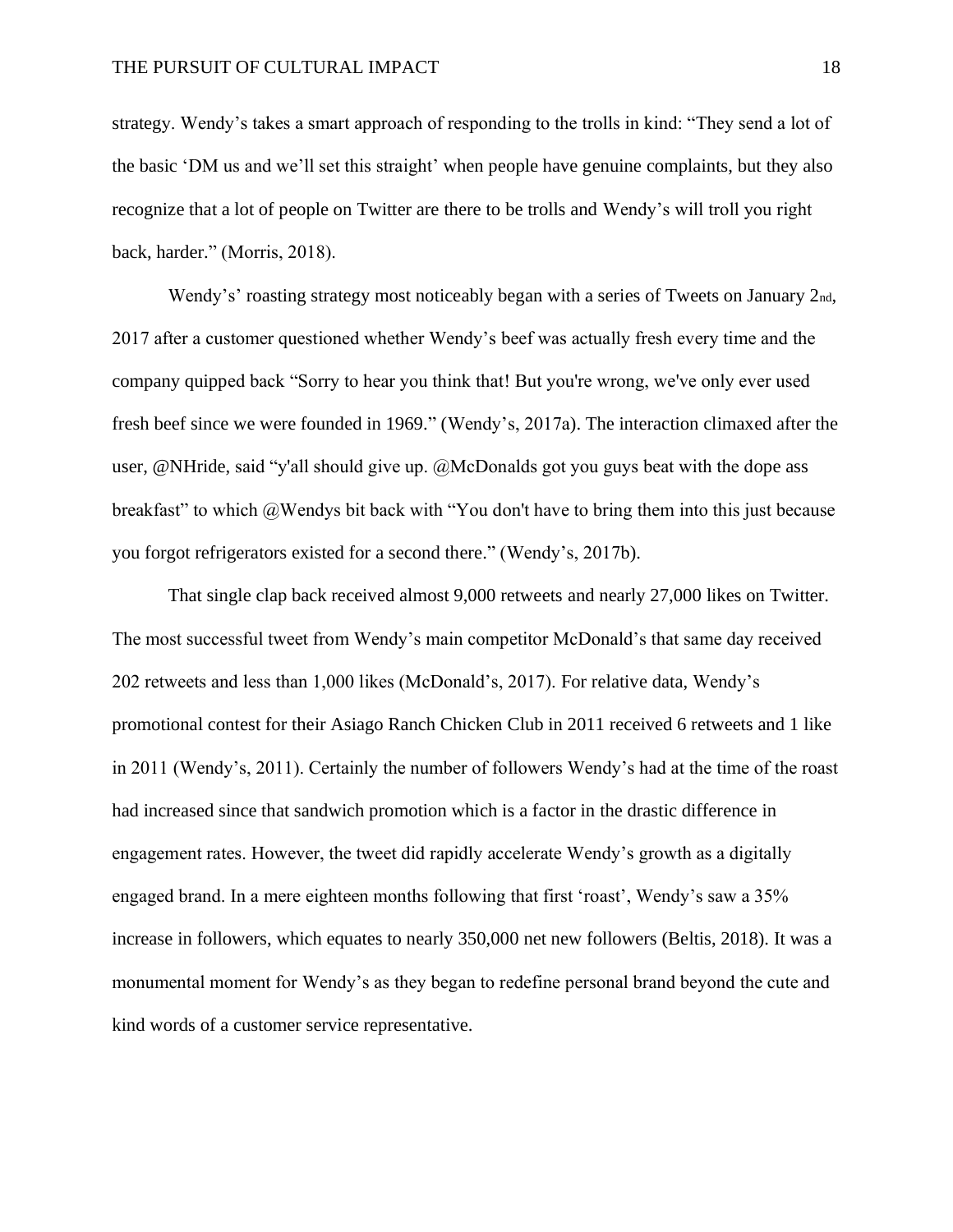But what has the payoff for this social media strategy been? Well, for starters, humor makes brands like Wendy's stand out. According to the social media management company Hootsuite, "76 percent of U.S. consumers have purchased a product they've seen in a brand's social media post." (Cooper, 2018) from that brand. If Wendy's can gain recognition from their humorous tweets and catchy captions, then they have a real chance to stand out in a highly saturated industry. Their roasts, both engaging with customers and their competitors, caused their brand perception and recognition to soar. Looking at Google Trends data, which evaluates public interest in certain search terms over time, @Wendys peaked in performance as a Google search term during 2017 – right around the same time that their roasts were becoming the frequent method of communication for the company. The marketing sensation of a Twitter roast was a surprise to many, but overall received positive user feedback, as users tried to engage with Wendy's to be the victim of the next roast session.

The roasts made Wendy's feel like a more approachable brand presence, and were recognized as a scheme of marketing genius In their popular YouTube series "YouTubers React" the Fine Bros received feedback from YouTube influencers about Wendy's brand personality, and overall the influencers were very much in support of the roast: "There has to be a personality behind your brand and I think Wendy's is doing that." one of the interviewed influencers, Lilly Singh, said (Fine Brothers Entertainment, 2017).

Social media changes at such a rapid rate, so it is no surprise that Wendy's social media has also changed over the years. Since their 2017 glory days, it appears that the brand has strayed away from the biting sarcasm, but they continue to reference pop culture and colloquial vernacular to stay relevant for their target. For example, recently Lil Nas X and Billy Ray Cyrus released a collaboration song called "Old Town Road" that has become a nationwide hit.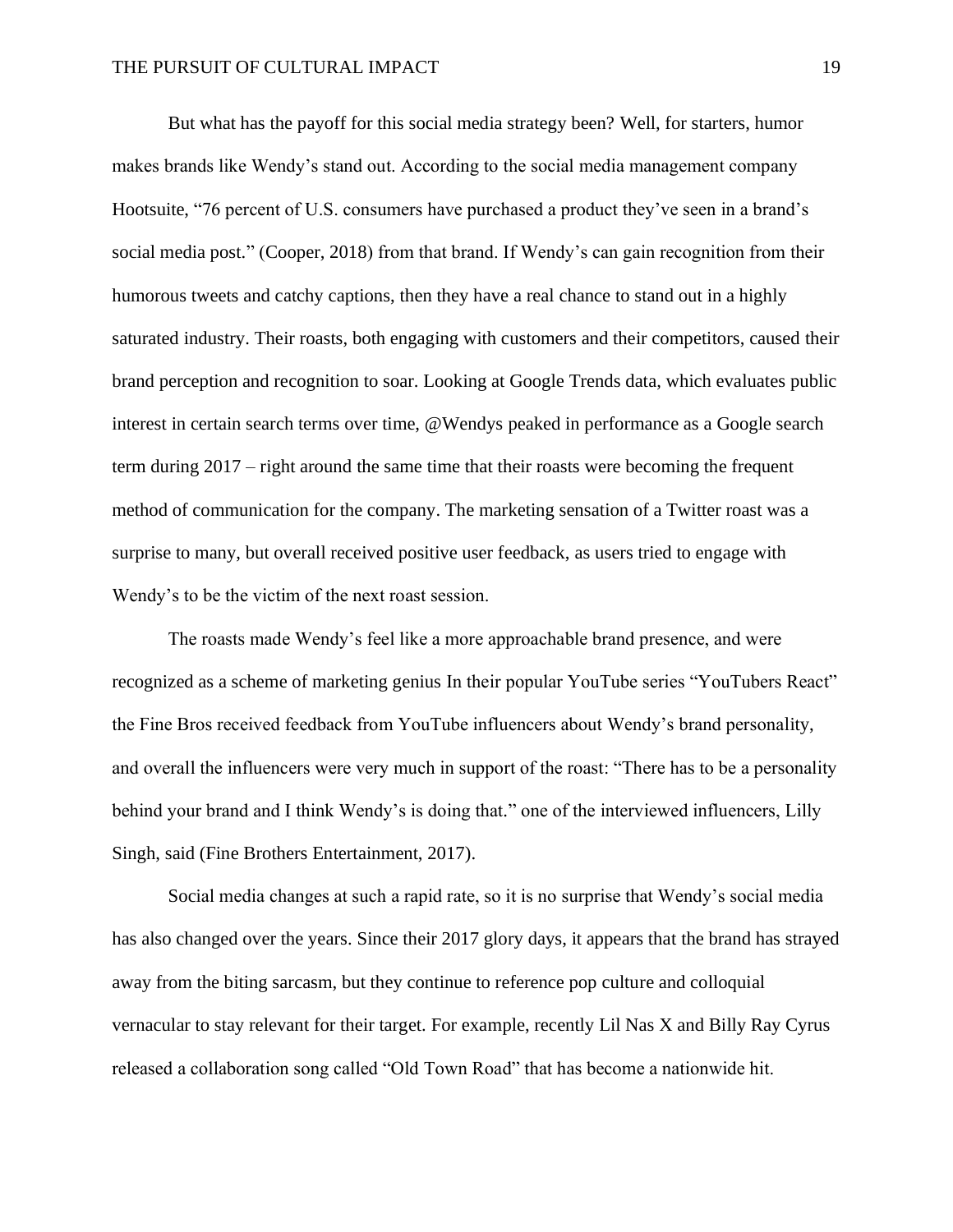Naturally, Wendy's had to jump on board with the trend, changing the lyrics for "I got horses in the back" to "I got hamburgers in the bag" along with some clever emoji drawings. The tweet is not an isolated case, but rather a representation of Wendy's continual efforts to stay culturally relevant and appeal to the "meme culture" of the Internet: Wendy's is conveying through their Twitter that "they are a human, witty, and personable brand that stays with the times and isn't afraid to be humorously edgy." (Beltis, 2018). Ultimately this is what the consumers online are searching for, companies that are relatable and able to create more casual conversations through their unique personalities and positioning.

In many ways, consumers interact with brands today with a casualness that mimics a normal conversation between two individuals. Like interacting with our friends, when brands interact with consumers online they are helping to form that consumer's sense of social self; the unique personalities of brands online attract customers who share elements of the brand's persona (Cheregi, 2013). Wendy's clearly understands this, as their brand personality evolves with their customers. When the target grew out of the harsh humor of clapback tweets, Wendy's did not lay down and give up – they merely shifted their content to reflect the change. This is the heart of Wendy's social media. It is not about their humor, it is about their consistent ability to interact with the consumer on a personal level through creating digital conversations.

The days of Twitter beef may not be completely gone, but Wendy's social media has certainly done a bit of growing up. As social media platforms as a whole continue to shift, brands that were highly successful in the past will need to continue to evolve with the platforms. Wendy's will also need to expand their sphere of influence beyond Twitter, as the platform has experienced record-setting decline in monthly users as of the end of 2018 (Wang, 2018). Seeing their evolution and successful transfer from traditional marketing campaigns to social media, it is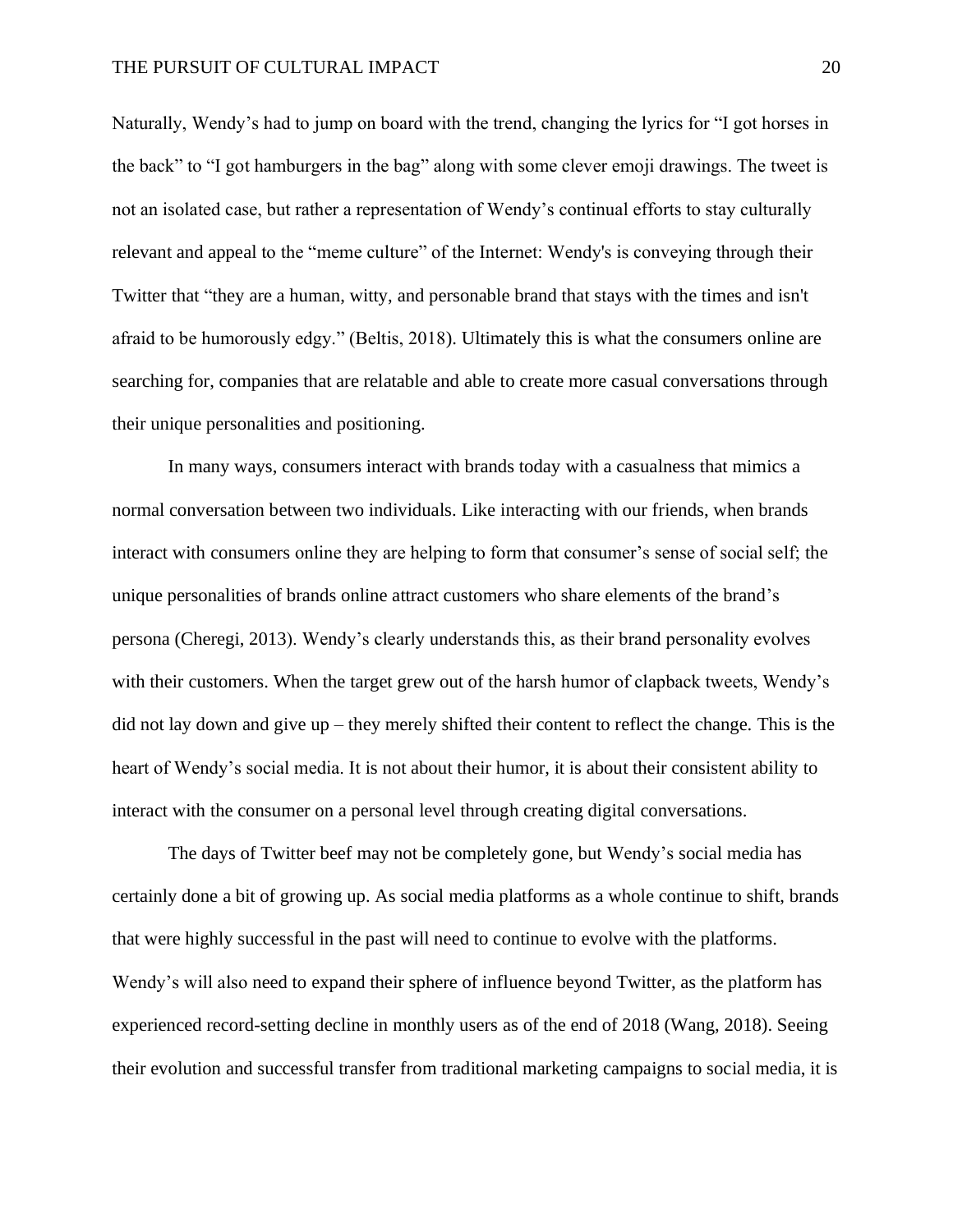unlikely that the conversational wit of Wendy's is going away any time soon. The company has also looked to support their established tone of voice via other unique mediums. Engaging on Twitter with their own followers limits the brand's reach, so they have begun to explore other mediums to engage a demographic outside of their pre-established customer base. In October of 2019, the Wendy's marketing team released their own tabletop role playing game called *Feast of Legends*. The game features a 100-page player's guide to a completely playable game with characters such as Queen Wendy, the "Clapback Queen [...] defender of all things fresh, never frozen" (Kaser, 2019). The game is riddled with clever jabs at Wendy's competition, and reinforces the tone of their other marketing materials. Through their relational marketing, casual tone, and continual attention to the pulse of pop culture, Wendy's as a brand will continue to be an example for other companies in crowded product categories.

Wendy's and GEICO help to emphasize the key roles that humor, along with connecting relationally to consumers can have a direct impact on a brand's sustained success. Both companies leverage humor in their own way to create unique brand voices that are carried across campaigns, and resonate with the brands' respective target audiences.

Humor can be an effective mechanism for achieving virality because it is a positive high arousal emotion. However, the majority of videos that try to be hilarious on the Internet can quickly fall flat: "What one person thinks is funny, another may find simply lame, or even irritating." (Nelson–Field, 2013, p. 37). If targeted very specifically, humorous ads hit a home run, but brands must carefully consider the desires of their target audiences in order to achieve success. GEICO and Wendy's were able to do this, because both campaigns spoke the language of their targets and that is seen in the positive response the campaigns received.

#### **Always**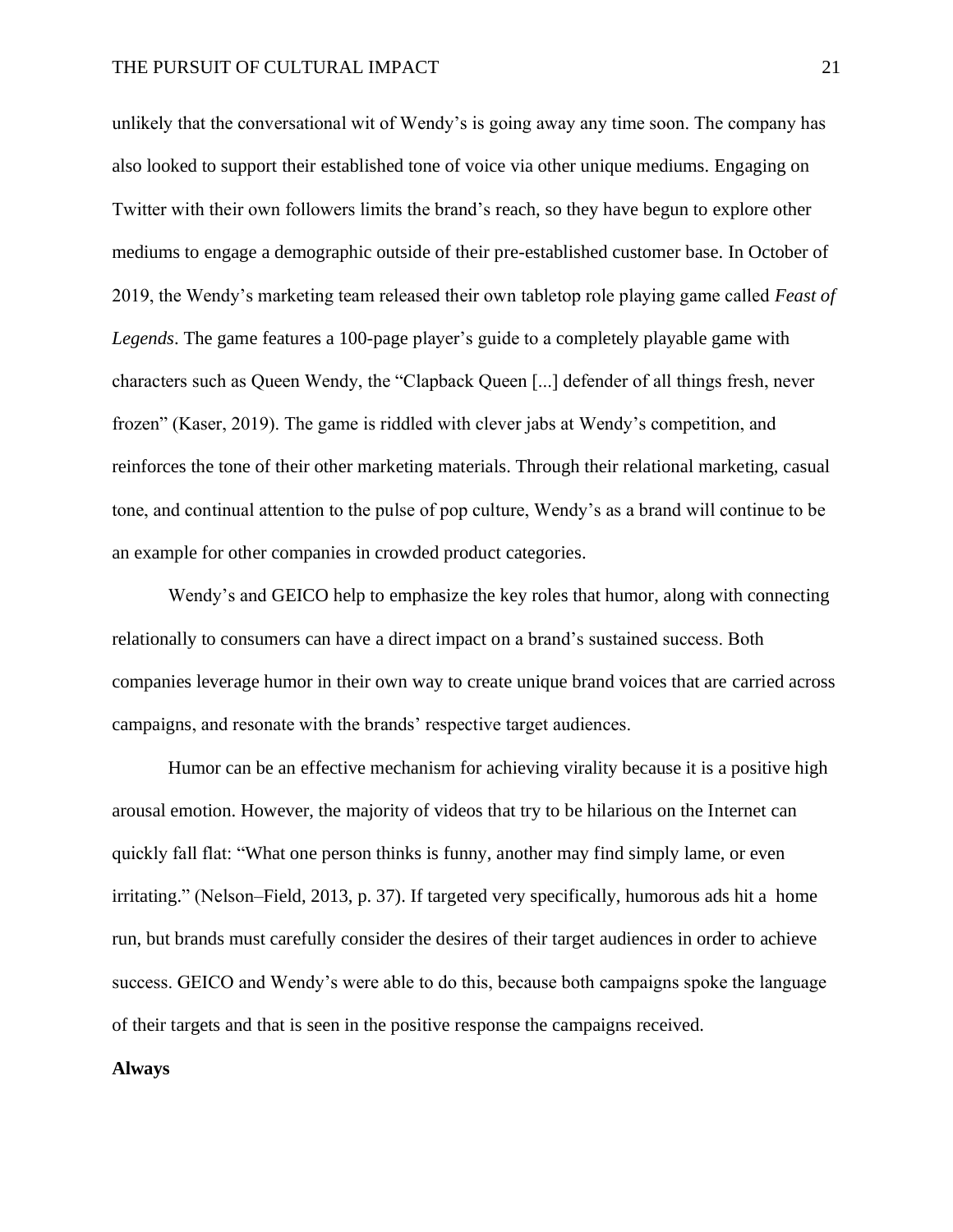Even when brands know their target audiences well, humor may still not be the best method for achieving virality. There are other high arousal emotions that a company can harness that may have even higher levels of success than humorous content. Telling a story of personal triumph, for example, achieves a higher sharing rate than most other creative approaches in branded video content (Nelson-Field, 2013, p. 38). Always tapped into the storytelling power of personal triumph through their #LikeAGirl campaign.

In June 2014, advertising agency Leo Burnett teamed up with Always to teach a new generation about the brand values Always has tried so hard to establish for decades (D&AD, n.d.). Their campaign, #LikeAGirl, originally premiered digitally as 3 minute documentary-style video on YouTube. This video features adolescent males and females, as well as young females, as they all respond to questions from the interviewer about what it means to fight, run, or throw "like a girl". Quickly, the audience realizes that 'like a girl' is taken as an insult, because the interviewees begin to perform the requested actions, but were clearly not performing at their full potential, despite the interviewer giving no instructions as to how to perform these actions, beyond do it 'like a girl'. However, interviewees that have not yet hit puberty do not make that distinction. When asked what it means to run "like a girl" one interviewee even says "it means to run as fast as you can" but this was from one of the youngest interviewees.

These visuals reinforce the problem Always aims to combat as a brand: low self-esteem in women during the time of puberty. In fact, research done by *The Atlantic* magazine and YPulse – a research institution focused on Gen Z and millennials – found that between the ages of 8 and 14, women's confidence levels drop by 30% (Shipman & Kay & Riley, 2018). Always seeks to change this statistic, and by the end of the video, Always redefines #LikeAGirl as a phrase to empower girls in puberty to be more confident rather less confident. It is important to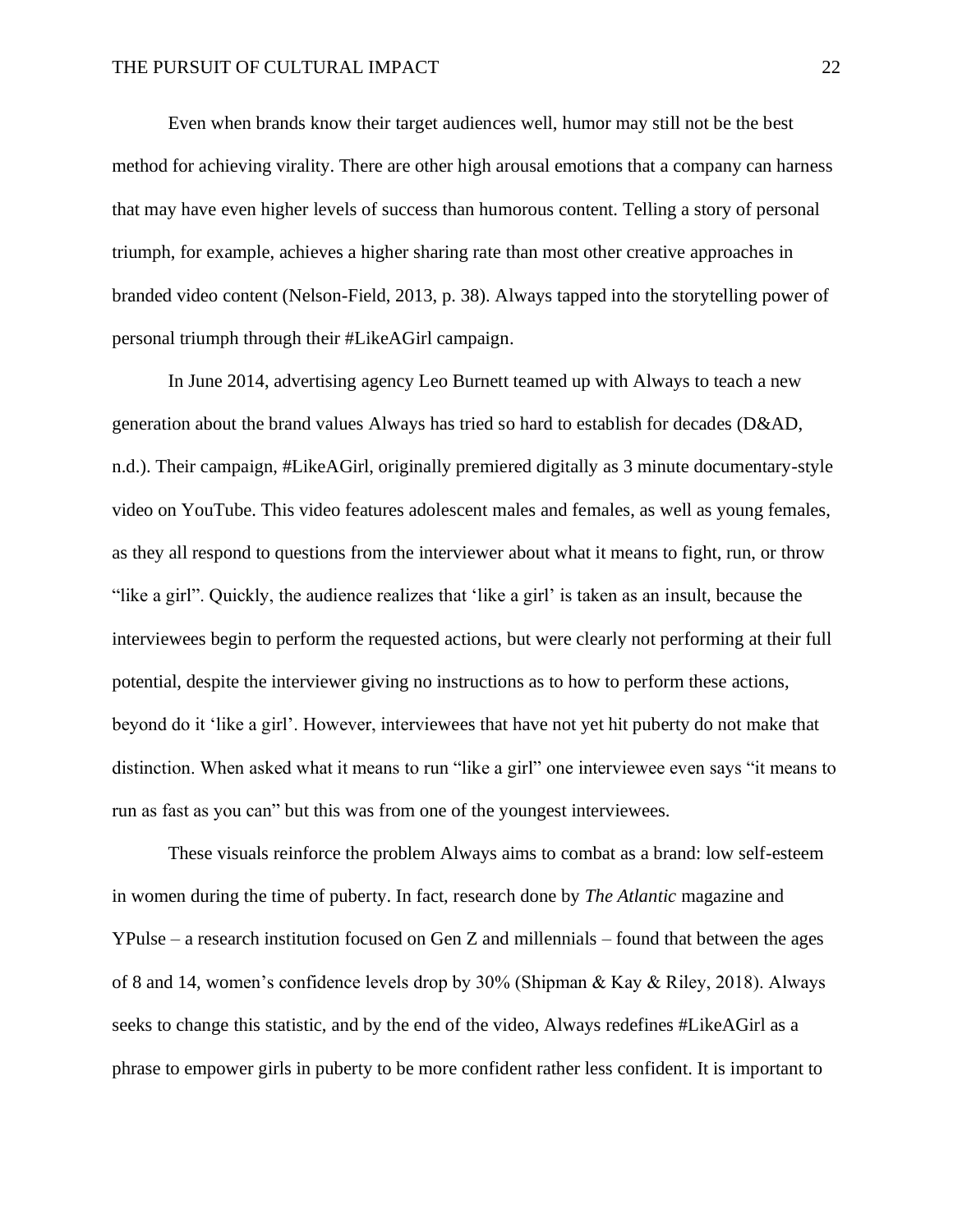note that Always was not the first brand to attempt this type of "empowerment marketing". Dove was identified by Nina Åkestam of the Stockholm School of Economics as the first to pave the way for breaking down traditional female advertising stereotypes with their Evolution campaign in 2006 (Åkestam, 2017, p. 795). Since then, there have been many other campaigns, including Always #LIkeAGirl, that fight typical female stereotypes with messages of empowerment, and aspiration.

As of November 2019, the documentary style version of this video has been viewed on YouTube over 67 million times. It has also won numerous awards, including the 2015 Primetime Emmy Award for Outstanding Commercial, for the shorter version of the documentary that premiered during Super Bowl 49 (D & AD, n.d.). Airing during Super Bowl 49, "the most watched broadcast in U.S. TV history" at the time (Pallotta, 2015) with 114.4 million viewers, was incredibly strategic by the Always team because of the high quantity of Super Bowl viewers, but also because of the demographic breakdown of those viewers. The Super Bowl has seen consistent growth among the female demographic, and in 2015, 53 million women watched the Super Bowl (Hampton, 2017). Always was able to target these women through their messaging, but simultaneously their message was spread to male demographics, which may not have been exposed to the message if it was not placed during such a key sporting event.

According to Google Trends data, the popularity of the campaign title "#LikeAGirl" reached its peak during the week of Super Bowl XLIX. Additionally, as the popularity of the video increased, so did the popularity of Always as a brand. There were noticeable spikes in search activity surrounding the campaign launch in June 2014 as well as around the time of the Super Bowl commercial airing the following February (Google Trends). While search requests cannot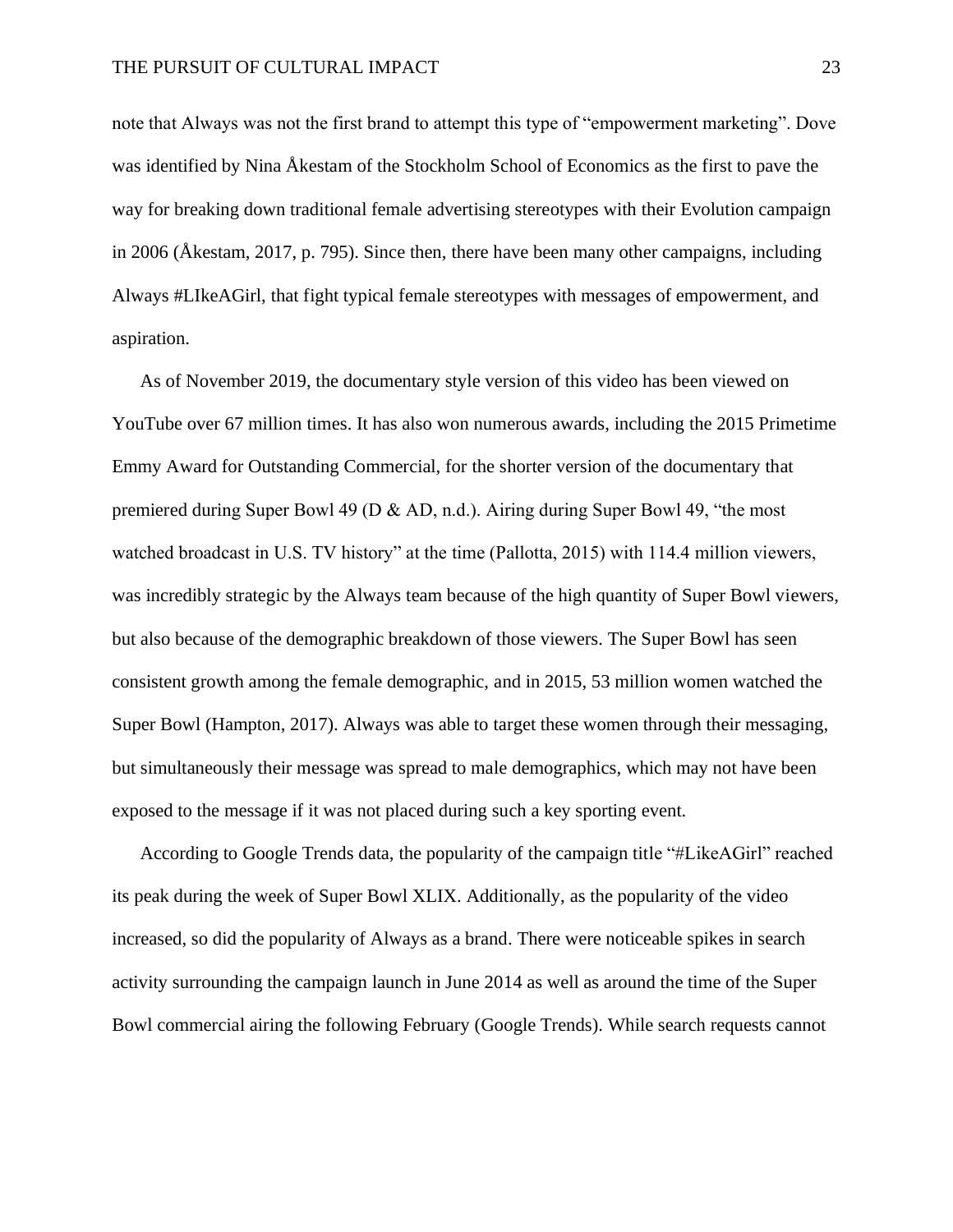be the sole indicator of effectiveness of the campaign, they do indicate an increased consumer interest in the brand messaging.

The brand messaging itself is also key to the success of the #LikeAGirl campaign. A hashtag is a quintessential connection of a campaign to the Internet-sphere, and helps facilitate digital conversations about the ad after it was aired during the Super Bowl. Adding the hashtag before the tagline revolutionizes Like A Girl to be more than just a moment; it created a movement people could latch onto: "The hashtag was essential in rallying people to change the meaning of 'like a girl' by showing the world that it can mean amazing things." Judy John Chief Executive Officer/Chief Creative Officer of Leo Burnett Canada explains (D&AD, n.d.). If this ad was merely placed in Super Bowl XLIX without a call to action, the audience could easily have absorbed the information without it infiltrating culture. The hashtag acted as that call to action, or call to engagement, because it encouraged consumers to actually talk about the issues presented in the commercial online .

Since the ad was released, Always has continued to market the #LikeAGirl mantra through several other videos; including an appearance by prominent Olympian Alex Morgan, who encouraged girls to Keep Playing #LikeAGirl in a 2016 prompt. Using an athlete as a spokesperson for the brand aligns with the mission of campaign but is also an effective persuasion method because "customers tend to look up to them [athletes] and their opinions are considered genuine because of their winning personalities." (Malik & Guptha, 2014, p. 137). Allowing young girls to see a strong female athlete encourage them to remain confident is an excellent creative route for Always to reinforce the original messaging of the first #LikeAGirl commercial.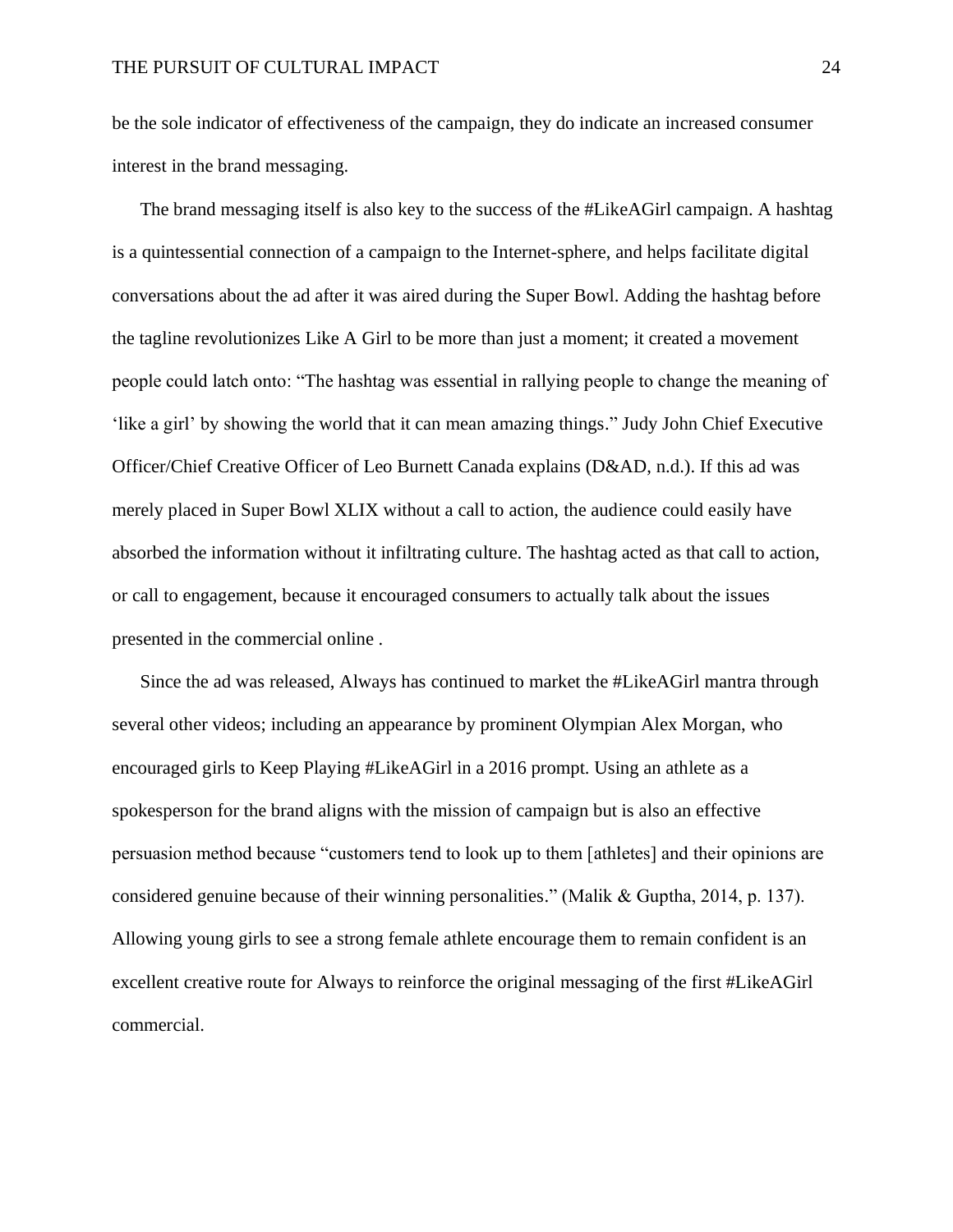Ultimately, what resonates throughout the #LikeAGirl campaign is the deep familiarity of a story of triumph. Today, "consumers choose to identify themselves with a brand not for the practical promise it makes, but rather for the purpose the brand embodies." (Adi, Crisan  $\&$ Dinca, 2015, p. 757). The purpose of Always, empowering girls to be more confident even during adolescence, is readily apparent in the campaign, and the consumers recognized this. There is no practical promise about Always products anywhere in this campaign, yet it still achieved viral success and increased visibility of Always as a brand. Once again this shows the power of emotional appeals, and the importance of the long-term game in achieving brand affinity among a target audience.

#### **Conclusion**

Whether a brand is using a talking camel, witty 140 character clap-backs, or an empowering message about ordinary people, it ultimately does not matter what creative device is used for a campaign to achieve viral success. Relying on creative devices requires advertisers to be in control of what consumers pay attention to, but ultimately "with a social video campaign, the final sharing is in the hands of the viewers." (Nelson-Field, 2013, p. 44). If the campaign is truly in the hands of the consumers, then brands need to position themselves as desirable for their consumers. That may seem like common sense, but it is so important to the success of a campaign, and ultimately the success of the entire brand. Rather than focus on their own ingenious new creative messaging, brands must focus on what that core message is and who they are delivering it to. Certainly the message can be packaged creatively – we have seen the importance of this across all three case studies – but at the core, "the best ideas are truth brought to light in new fresh ways" not catchy slogans or clever tweets (Sullivan & Boches, 2016, p. 49).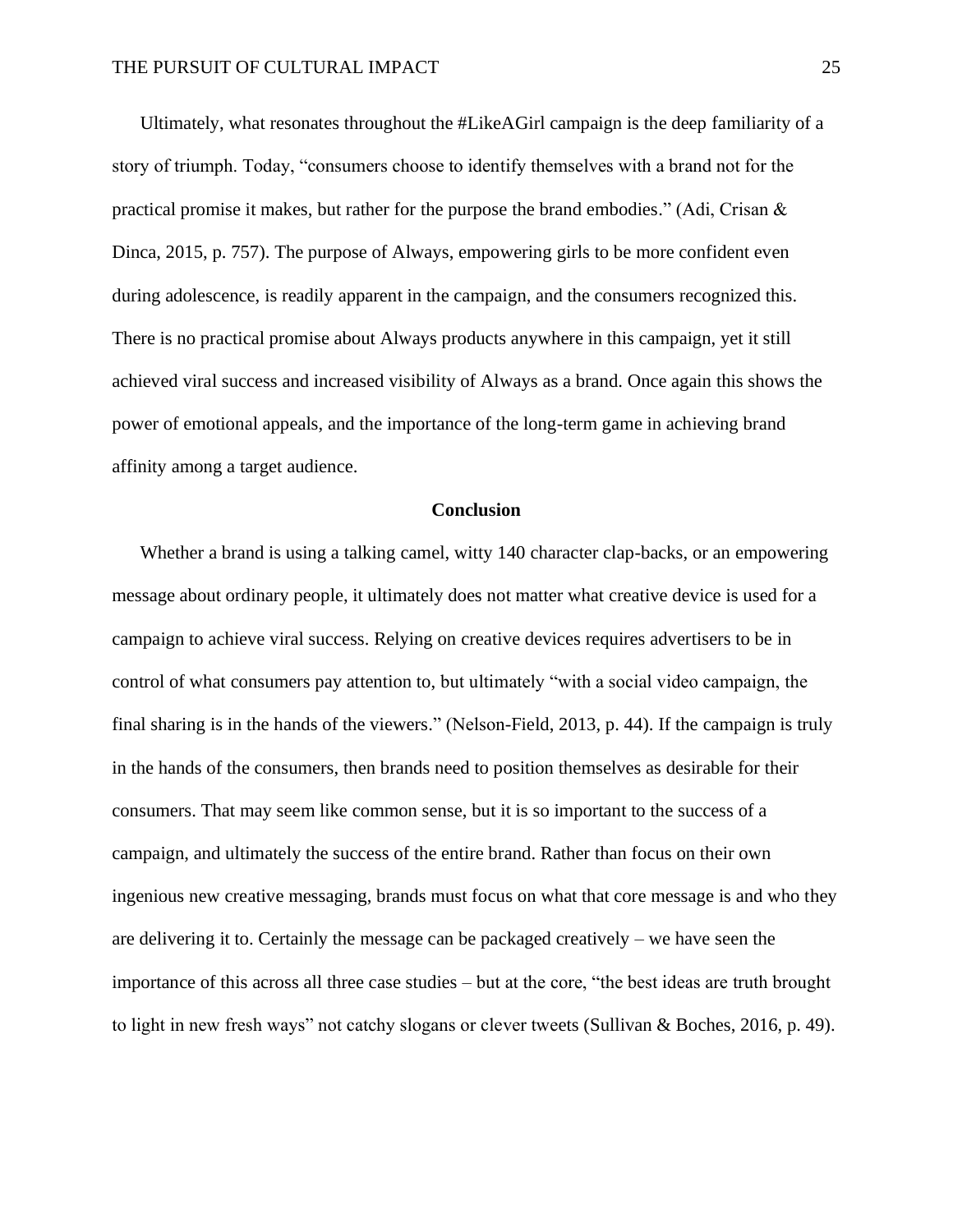The "what" companies deliver must be truth, and the "who" they must deliver to is a community of engaged consumers. Consumers like to engage with people like them, so when a brand becomes an integral part of the consumer's day to day conversations, that is the true measure of success for a company. The preference to engage with "someone like you" is not a mere attitude, it is a way for brands to build trust in a culture bombarded by messaging. In January 2016, a leading global communications firm, Edelman, released research about the inversion of influence. They found that in today's society, peer voices i.e. the voices of friends and family online, carry significantly more weight than voices of authority in making brand decisions (Ries, 2016). Therefore the only true method for a brand to build trust is infiltrating consumer culture.

So, to return to our original question: When it comes to a company gaining a rapid increase in attention, is it only a matter of chance? Maybe. So far there has yet to be a consistent pattern in creative devices, or even specific emotions, that guarantee a campaign's virality. However, regardless of the creative path, successful campaigns all depends on the consumer getting involved and choosing to share the message provided by the brand to their own communities. The best advertising a company can ever ask for is not a viral success story, but merely being a part of a story shared around the dinner table.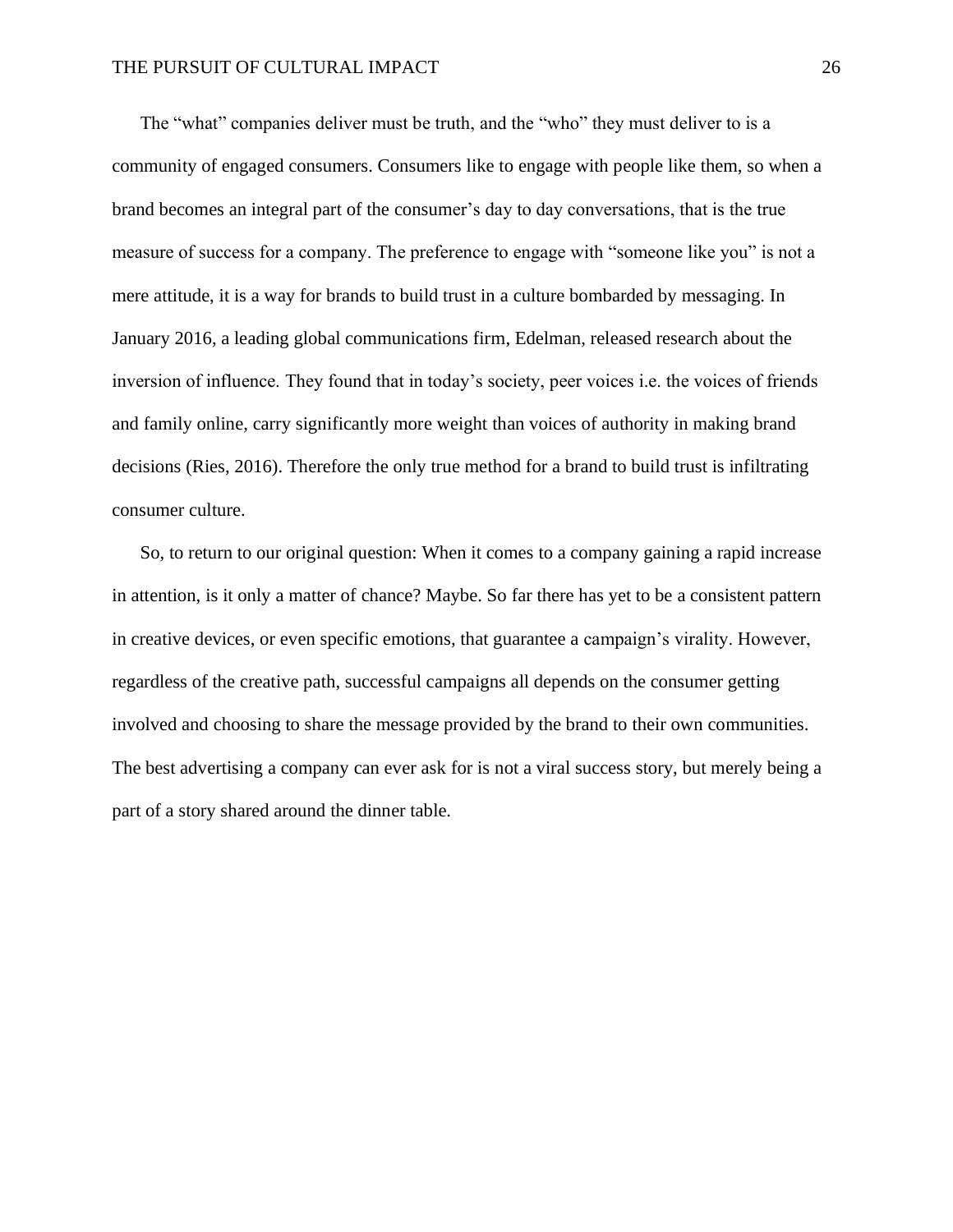#### References

- Akestam, N., Rosengren, S., & Dahlen, M. (2017). Advertising "like a girl": Toward a better understanding of "femvertising" and its effects. *Psychology & Marketing*, 34(8), 795. doi:10.1002/mar.21023
- Adi, A., Crisan, C. & Dinca, C.R. (2015). Stories, Heroes and Commercials. Spreading the Message across with a New Type of Responsibility. *Management Dynamics in the Knowledge Economy*, 3 (4), p. 749-764.
- Alkan, N . (2016). New Trends in The Representation of Women in Contemporary Media Culture: A Critical Analysis of Three Women Empowering Advertising Campaigns. *Galatasaray Üniversitesi İletişim Dergisi* , (24) , 119-143 . DOI: 10.16878/gsuilet.258974
- Always. (2014, June 26). *Always #LikeAGirl*. [Video file] Retrieved from <https://www.youtube.com/watch?v=XjJQBjWYDTs>
- Always. (2016, August 3). *Always #LikeAGirl | Olympian Alex Morgan – Keep Playing #LikeAGirl* [Video file]. Retrieved from

<https://www.youtube.com/watch?v=2nK5CTo5tVg&t=22s>

- Arruda, J. (2016, June 29). Why You Need To Excel At Video. *Forbes*, Retrieved from [https://www.forbes.com/sites/williamarruda/2016/06/29/why-you-need-to-excel-at](https://www.forbes.com/sites/williamarruda/2016/06/29/why-you-need-to-excel-at-video/#5d0eeab641c2)[video/#5d0eeab641c2](https://www.forbes.com/sites/williamarruda/2016/06/29/why-you-need-to-excel-at-video/#5d0eeab641c2)
- Beltis, A. (2018, May 11). "How Wendy's Twitter Gained 300,000+ Followers by Roasting Users". Retrieved from <https://pos.toasttab.com/blog/wendys-twitter>

Beltrone, G. (2015, July 8). Ad of the Day: Girls Are Unstoppable in Next Phase of Always

'Like a Girl' Campaign. *Adweek* Retrieved from https://www.adweek.com/brand-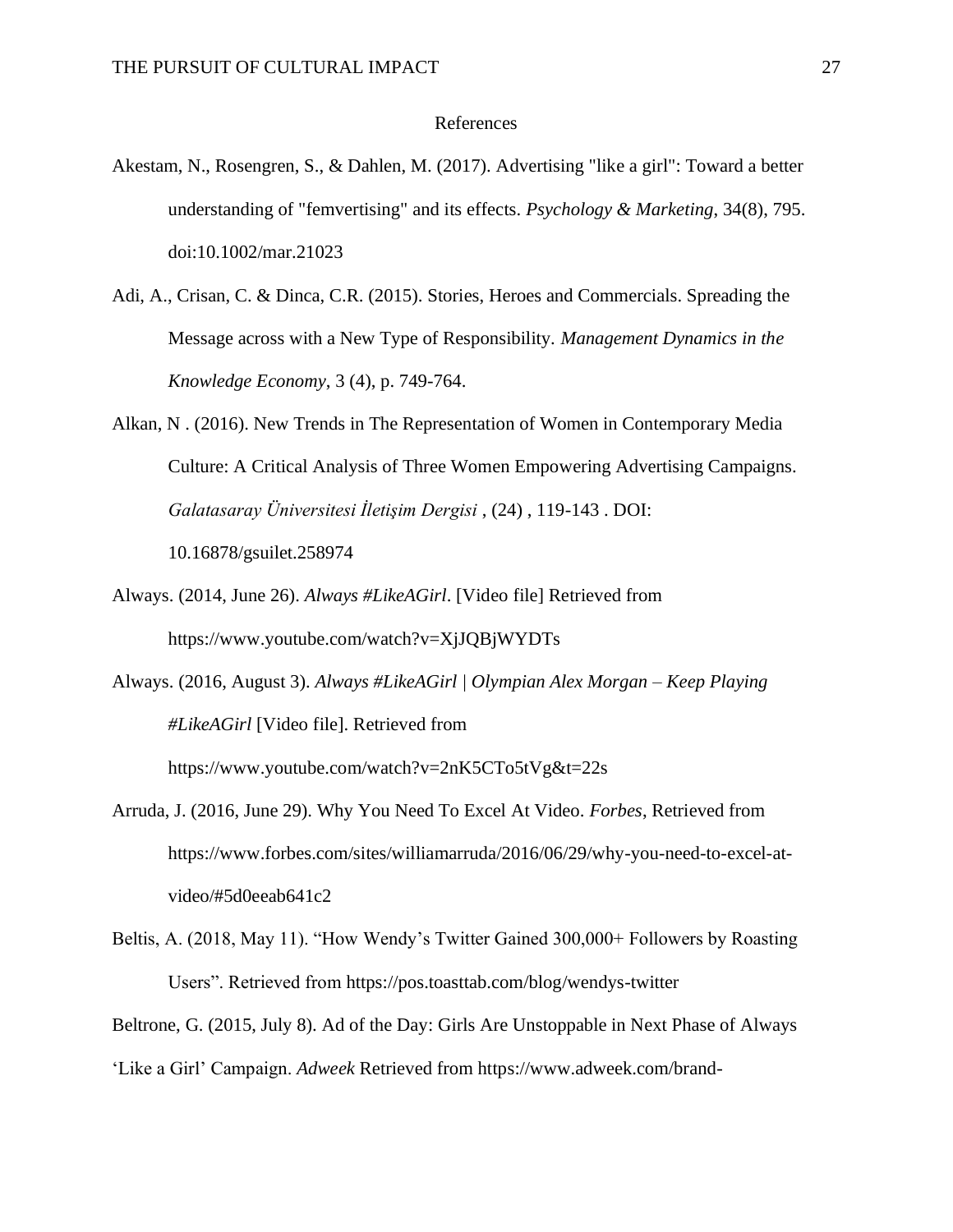marketing/ad-day-girls-are-unstoppable-next-phase-always-girl-campaign-165784/

Bercovici, J. (2010, December 9). Who Coined 'Social Media'? Web Pioneers Compete for

Credit. *Forbes Magazine*. Retrieved from

[https://www.forbes.com/sites/jeffbercovici/2010/12/09/who-coined-social-media-web](https://www.forbes.com/sites/jeffbercovici/2010/12/09/who-coined-social-media-web-pioneers-compete-for-credit/#dc1439251d52)[pioneers-compete-for-credit/#dc1439251d52](https://www.forbes.com/sites/jeffbercovici/2010/12/09/who-coined-social-media-web-pioneers-compete-for-credit/#dc1439251d52)

Carter, Travis & Gilovich, Thomas. (2012). I am what I do, not what I have: The differential centrality of experiential and material purchases to the self.. *Journal of personality and social psychology*. 102. 1304-17. 10.1037/a0027407.

Cheng, A. (2018, October 8). "How Wendy's Learned to Stop Worrying And Love Its Twitter Roasts Of McDonald's". *Forbes*. Retrieved from [https://www.forbes.com/sites/andriacheng/2018/10/08/wendys-twitter-roasts-have](https://www.forbes.com/sites/andriacheng/2018/10/08/wendys-twitter-roasts-have-become-the-envy-of-marketers-heres-how-it-does-it/#4e1b5805fea4)[become-the-envy-of-marketers-heres-how-it-does-it/#4e1b5805fea4](https://www.forbes.com/sites/andriacheng/2018/10/08/wendys-twitter-roasts-have-become-the-envy-of-marketers-heres-how-it-does-it/#4e1b5805fea4)

- Cheregi, B., & National University of Political Studies and Public Administration. (2013;2018;). Consumer life and user generated content in the age of social media. *Management Dynamics in the Knowledge Economy*, 6(2), 285-305. doi:10.25019/MDKE/6.2.06
- Collins, M. (2017, June 19). The Cookbook: A scientific recipe for creating cultural contagion [Blog post]. Retrieved from [http://marctothec.com/words/2018/7/27/the-cookbook-a](http://marctothec.com/words/2018/7/27/the-cookbook-a-scientific-recipe-to-creating-cultural-contagion)[scientific-recipe-to-creating-cultural-contagion](http://marctothec.com/words/2018/7/27/the-cookbook-a-scientific-recipe-to-creating-cultural-contagion)
- Cooper, P. (2018, June 5). Social Media Advertising Stats that Matter to Marketers in 2018. Hootsuite. Retrieved from https://blog.hootsuite.com/social-media-advertising-stats/
- Couture Bue, A. & Harrison, K. (2019) Empowerment Sold Separately. *Sex Roles*, *Volume 81(9- 10),* 627-642. <https://doi.org/10.1007/s11199-019-01020-4>

Dictionary.com. (2019). What does happy hump day mean? Retrieved from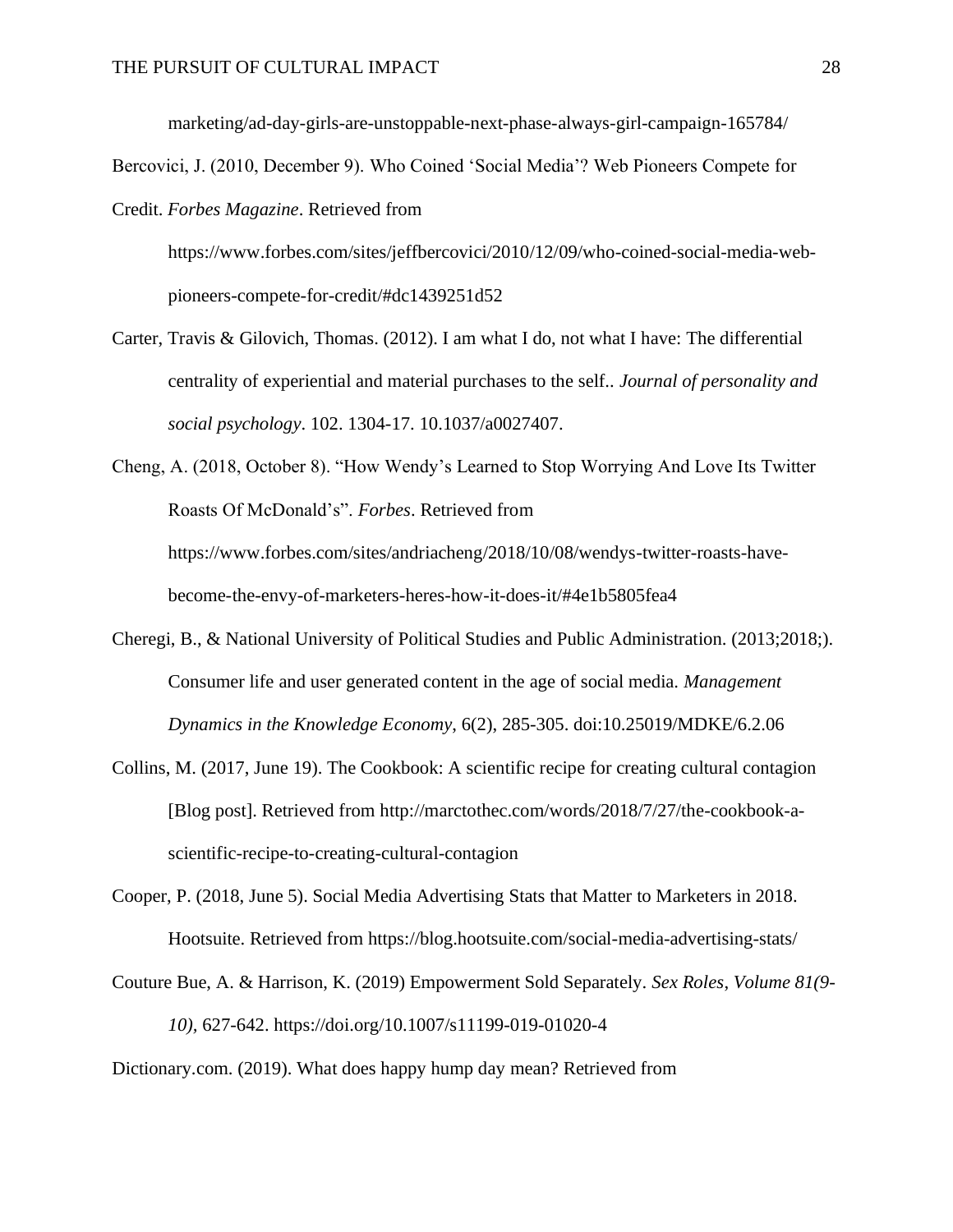<https://www.dictionary.com/e/slang/happy-hump-day/>

- D&AD. n.d. Case Study: Always #LikeAGirl. Retrieved from [https://www.dandad.org/en/d](https://www.dandad.org/en/d-)ad-always-like-a-girl-campaign-case-study-insights/
- Fine Brothers Entertainment. [FBE]. (17 January 2017). *YouTubers React to Wendy's ROASTS Twitter!!* [Video file]. Retrieved from <https://www.youtube.com/watch?v=WPsw3H---H4>

GEICO. (n.d.) Gecko-mania Sweeps Country [Blog post]/ Retrieved from

<https://www.geico.com/about/corporate/word-from-sponsor/>

GEICO. (2018, December 17). *Hump Day – GEICO Insurance* [Reuploaded video file].

Retrieved from <https://www.youtube.com/watch?v=WMsXhG9S2LU>

Google Trends Data. Retrieved 2019, April 20 from

<https://trends.google.com/trends/explore?date=today%205-y&geo=US&q=@wendys>

- Kaser, R. (2019, October 7). Wendy's (yes, Wendy's) released a tabletop RPG. [Blog Post] Retrieved from <https://thenextweb.com/gaming/2019/10/08/wendys-tabletop-rpg/>
- Kaufman, J. (2017, September 17). It Began With a Gecko. Mayhem (and Flo and Peyton) Ensued. *New York Times*, Retrieved from

<https://www.nytimes.com/2017/09/17/business/media/insurance-ads-humor.html>

- Hampton, L. (2017, February 4). Women comprise nearly half of NFL audience, but more wanted. Reuters Retrieved from [https://www.reuters.com/article/us-nfl-superbowl](https://www.reuters.com/article/us-nfl-superbowl-women/women-comprise-nearly-half-of-nfl-audience-but-more-wanted-idUSKBN15J0UY)[women/women-comprise-nearly-half-of-nfl-audience-but-more-wanted](https://www.reuters.com/article/us-nfl-superbowl-women/women-comprise-nearly-half-of-nfl-audience-but-more-wanted-idUSKBN15J0UY)[idUSKBN15J0UY](https://www.reuters.com/article/us-nfl-superbowl-women/women-comprise-nearly-half-of-nfl-audience-but-more-wanted-idUSKBN15J0UY)
- Hiltz, S. & Turoff, M. (1993). The Network Nation: Human Connection via Computer. Cambridge, MA: The MIT Press

Huang, W. (2015, December 7). "Consumers spend after positive customer service interaction on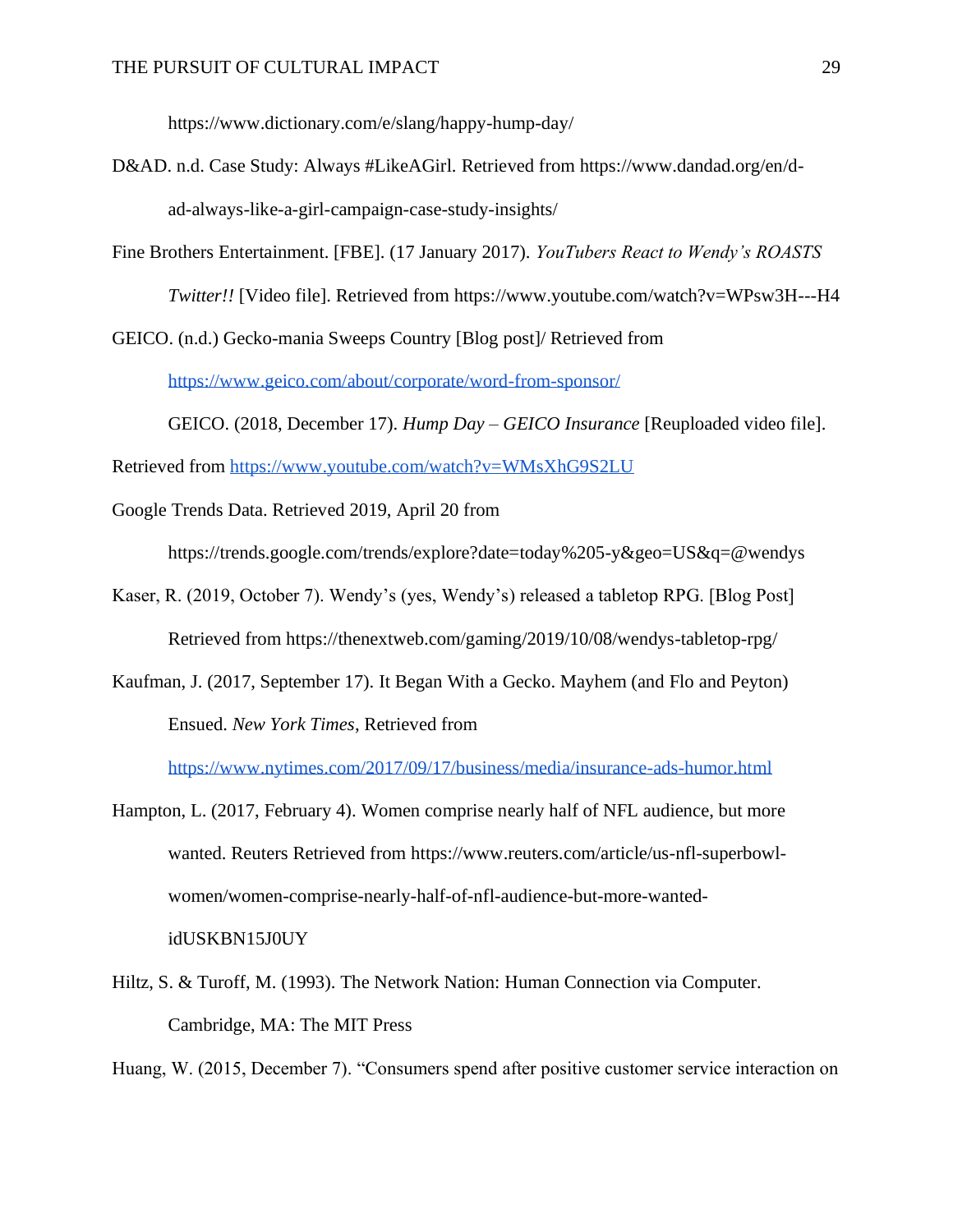Twitter". Twitter. Retrieved from

[https://blog.twitter.com/marketing/en\\_us/topics/research/2015/Consumers-spend-after](https://blog.twitter.com/marketing/en_us/topics/research/2015/Consumers-spend-after-positive-customer-service-interaction-on-Twitter.html)[positive-customer-service-interaction-on-Twitter.html](https://blog.twitter.com/marketing/en_us/topics/research/2015/Consumers-spend-after-positive-customer-service-interaction-on-Twitter.html)

- Institute for PR. (2015). Turning an Insult into a Confidence Movement. Retrieved from [https://instituteforpr.org/procter-gambles-always-likeagirl-campaign-takes-home](https://instituteforpr.org/procter-gambles-always-likeagirl-campaign-takes-home-research-measurement-evaluation-award-iprs-measurement-commission-big-apple-awards/)[research-measurement-evaluation-award-iprs-measurement-commission-big-apple](https://instituteforpr.org/procter-gambles-always-likeagirl-campaign-takes-home-research-measurement-evaluation-award-iprs-measurement-commission-big-apple-awards/)[awards/](https://instituteforpr.org/procter-gambles-always-likeagirl-campaign-takes-home-research-measurement-evaluation-award-iprs-measurement-commission-big-apple-awards/)
- Jackson, N. (2011, August 3). The History of Video Advertising on YouTube [Online image]. Retrieved from [https://www.theatlantic.com/technology/archive/2011/08/infographic-the](https://www.theatlantic.com/technology/archive/2011/08/infographic-the-history-of-video-advertising-on-youtube/242836/)[history-of-video-advertising-on-youtube/242836/](https://www.theatlantic.com/technology/archive/2011/08/infographic-the-history-of-video-advertising-on-youtube/242836/)
- Jenkins, H. & Ford, S. & Green, J. (2013). Spreadable Media: Creating Value and Meaning in a Networked Culture. New York, New York: New York University Press.
- Keefe, C. (2018, September 25). How to Build Brand Affinity, the Ultimate Marketing Objective. [Blog post]. Retrieved from

<https://www.easypromosapp.com/blog/en/2018/09/brand-affinity-inbound-marketing/>

- Lee, A. (2002). Effects of Implicit Memory on Memory-Based versus Stimulus-Based Brand Choice. *Journal of Marketing Research*, 39(4), 440-454. Retrieved from<http://www.jstor.org.proxy.bsu.edu/stable/1558556>
- Li, N., Arava, S.K., Dong, C., Yan, Z. & Pani, A. (2018). Deep Neural Net with Attention for Multi–Channel Multi–touch Attribution. *Cornell University* Retrieved from <https://arxiv.org/abs/1809.02230>

Malik, G., & Guptha, A. (2014). Impact of Celebrity Endorsements and Brand Mascots on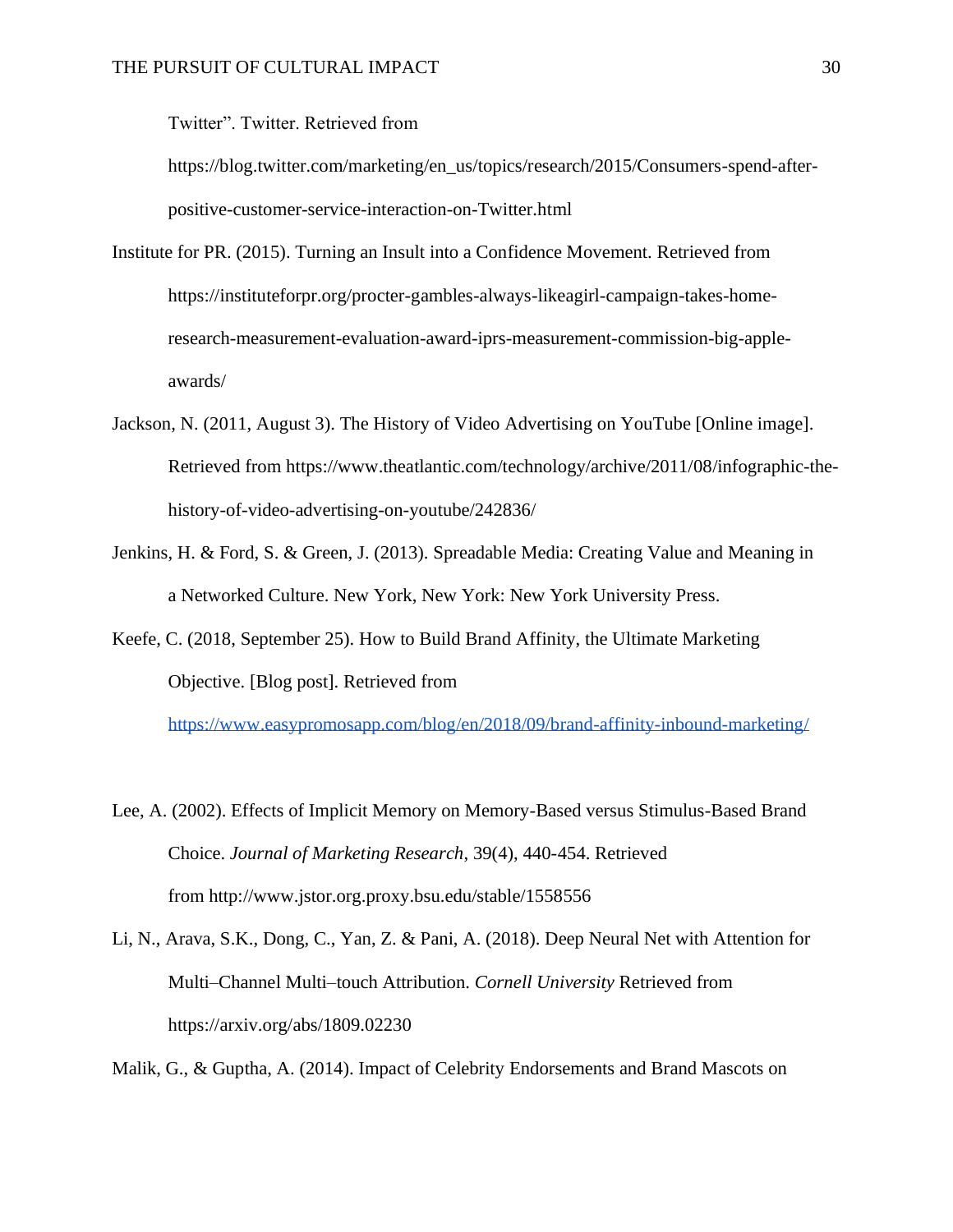Consumer Buying Behavior. *Journal of Global Marketing*, 27(2), 128–143. [https://doi](https://doi-org.proxy.bsu.edu/10.1080/08911762.2013.864374)[org.proxy.bsu.edu/10.1080/08911762.2013.864374](https://doi-org.proxy.bsu.edu/10.1080/08911762.2013.864374)

- McDonald's [McDonalds]. (2017, January 2). Quality coffee comes at a price…it's \$1. Grab a delicious \$1 any sized coffee today! #McCafé #WinTheDay [Tweet]. Retrieved fro[m](https://twitter.com/McDonalds/status/816027505735909378) <https://twitter.com/McDonalds/status/816027505735909378>
- Morris, C. (2018, April 19). "From serving fresh beef to fresh raps: A Wendy's Social Media Analysis". *Medium*. Retrieved from [https://medium.com/rta902/from-serving-fresh-beef](https://medium.com/rta902/from-serving-fresh-beef-%0bto-fresh-raps-a-wendys-social-media-analysis-41ec4f09b061)[to-fresh-raps-a-wendys-social-media-analysis-41ec4f09b061](https://medium.com/rta902/from-serving-fresh-beef-%0bto-fresh-raps-a-wendys-social-media-analysis-41ec4f09b061)
- Njaramba, G. (2019, June 12). Statistics about America's Biggest Fast-Food Chains. [Blog post]. HubWorks. Retrieved fro[m](https://hubworks.com/en/blog/statistics-about-americas-biggest-fast-food-chains.html) [https://hubworks.com/en/blog/statistics-about-americas](https://hubworks.com/en/blog/statistics-about-americas-biggest-fast-food-chains.html)[biggest-fast-food-chains.html](https://hubworks.com/en/blog/statistics-about-americas-biggest-fast-food-chains.html)
- Nielsen (2019, May 2). Methods & Models: A Guide to Multi–Touch Attribution [Blog post]. Retrieved from [https://www.nielsen.com/us/en/insights/resource/2019/methods-models](https://www.nielsen.com/us/en/insights/resource/2019/methods-models-a-guide-to-multi-touch-attribution/)[a-guide-to-multi-touch-attribution/](https://www.nielsen.com/us/en/insights/resource/2019/methods-models-a-guide-to-multi-touch-attribution/)
- Nelson-Field, K. (2013). *Viral Marketing: The Science of Sharing.* Australia: Oxford University Press.
- OKO Ad Management. (2019, July 19). The History of Online Advertising [Blog post]. Retrieved from <https://oko.uk/blog/the-history-of-online-advertising>
- Pallotta, F. (2015, February 2). Super Bowl XLIX posts the largest audience in TV history. *CNN Business*. Retrieved from <https://money.cnn.com/2015/02/02/media/super-bowl-ratings/>
- Patel, D. (2017, October 11). 10 Secrets to Going Viral on Social Media. *Entrepreneur*. Retrieved from <https://www.entrepreneur.com/article/302286>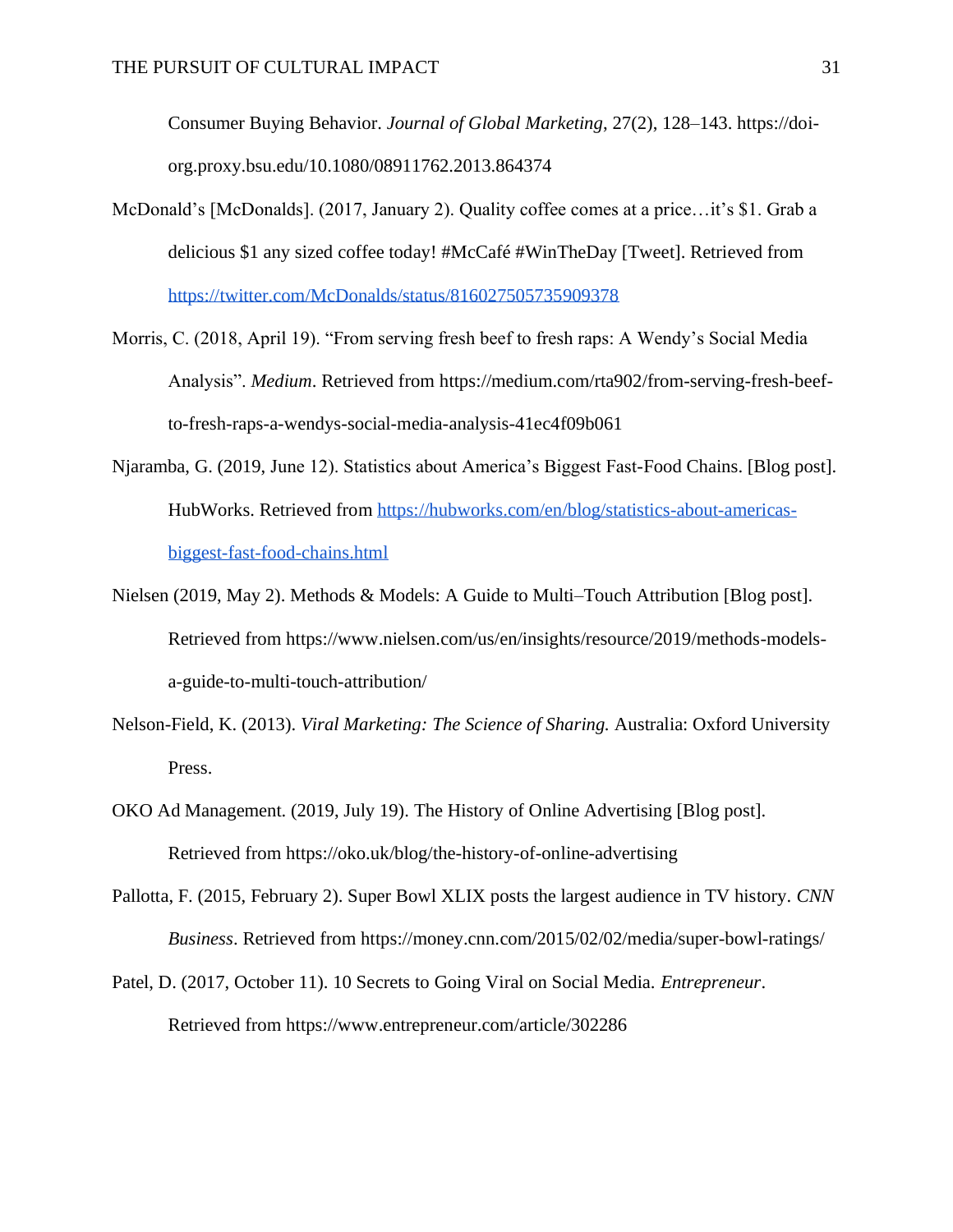Pasquale, F. (2015, October 2). How to tame an internet troll. *The Chronicle of Higher Education*,

62(5), B10+. Retrieved from [https://link-gale-](https://link-gale-com.proxy.bsu.edu/apps/doc/A431197419/BIC?u=munc80314&sid=BIC&xid=e7ecc506)

[com.proxy.bsu.edu/apps/doc/A431197419/BIC?u=munc80314&sid=BIC&xid=e7ecc506](https://link-gale-com.proxy.bsu.edu/apps/doc/A431197419/BIC?u=munc80314&sid=BIC&xid=e7ecc506)

- Rayport, J. (1996, December 31). The Virus of Marketing. *Fast Company.* Retrieved from <https://www.fastcompany.com/27701/virus-marketing>
- Ries, T. (2016, January 18). The Inversion of Influence [Blog post]. Edelman. Retrieved from <https://www.edelman.com/post/inversion-of-influence>
- Rivier University. (2019, February 13). History of Viral Marketing [Blog post]. Retrieved from <https://www.rivier.edu/academics/blog-posts/history-of-viral-marketing/>
- Smith, A., Anderson, A. (2018, March 1). "Social Media Use in 2018". *Pew Research Center*. Retrieved from <https://www.pewinternet.org/2018/03/01/social-media-use-in-2018/>

Shipman, C. & Kay, K. & Riley, J. (2018, September 20). How Puberty Kills Girls' Confidence, *The Atlantic*. Retrieved from <https://www.theatlantic.com/family/archive/2018/09/puberty-girls-confidence/563804/>

- Strong, E. K. 1. (1925). The psychology of selling and advertising (1st ed.). United States: McGraw-Hill book company, inc.
- Sullivan, L. & Boches, E. (2016). *Hey Whipple, Squeeze This: The Classic Guide to Creating Great Ads*. Hoboken, NJ: Wiley.
- Teixeira, T. (2014, January 17). The Rising Cost of Consumer Attention: Why You Should Care, and What You Can Do about It. Retrieved from <http://www.economicsofattention.com/rising-cost-of-attention/>

Trafton, A. (2014, January 16). In the blink of an eye. [Blog post]. MIT News. Retrieved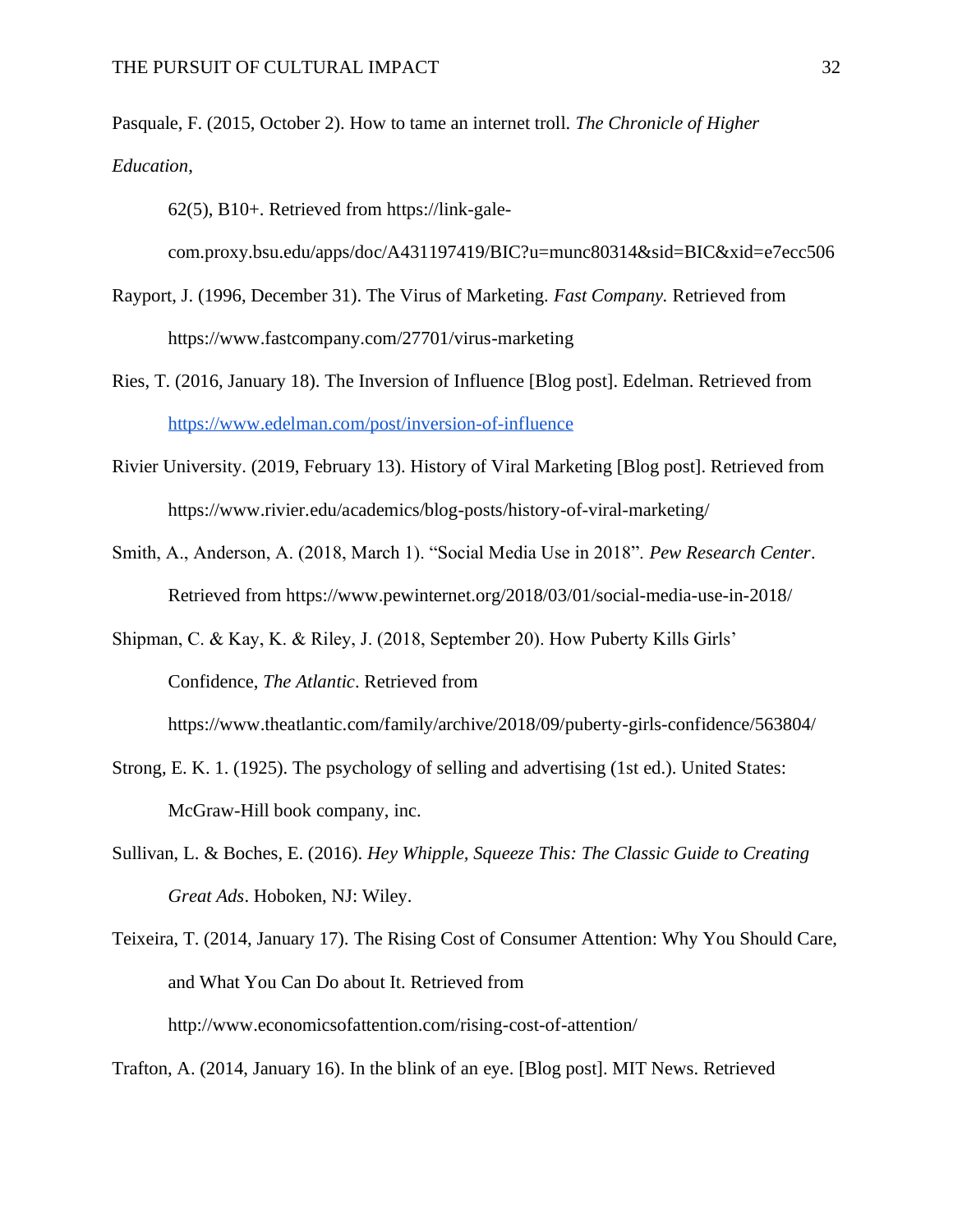from<http://news.mit.edu/2014/in-the-blink-of-an-eye-0116>

Tullin, L. (2013, July 25). GEICO's Hump Day Ad Has Trended Every Wednesday since

Launch. [Blog post]. Unruly. Retrieved from

[https://unruly.co/blog/article/2013/07/25/geicos-hump-day-ad-has-trended-every-](https://unruly.co/blog/article/2013/07/25/geicos-hump-day-ad-has-trended-every-wednesday-since-launch/)

[wednesday-since-launch/](https://unruly.co/blog/article/2013/07/25/geicos-hump-day-ad-has-trended-every-wednesday-since-launch/)

Wang, S. (2018, July 27). "Twitter Plunges Most in Four Years on Drop in Monthly Users".

Bloomberg Magazine. Retrieved from

[https://www.bloomberg.com/news/articles/2018-07-](https://www.bloomberg.com/news/articles/2018-07-%0b27/twitter-projects-users-to-decline-profit-short-of-estimates)

[27/twitter-projects-users-to-decline-profit-short-of-estimates](https://www.bloomberg.com/news/articles/2018-07-%0b27/twitter-projects-users-to-decline-profit-short-of-estimates)

Weissman, S. (2012, October 24). The Evolution of Viral Marketing. *DigiDay*. Retrieved from <https://digiday.com/etc/the-evolution-of-viral-marketing/>

Wells, H. (1938). *World Brain.* Garden City, NY: Country Life Press.

- Wendy's. [wendys]. (2011, Feburary 7) To celebrate Wendy's new Asiago Ranch Chicken Club, we're holding a "Say Cheese" Awkward Photo Contest! Details here:<http://bit.ly/envTzP> [Tweet]. Retrieved from https://twitter.com/Wendys/status/34710575783088128
- Wendy's. [wendys]. (2012, May 29). @laurenlynncosta Thanks for bringing this to our attention. Please let us know more about this store here: [http://bit.ly/WendysCS.](http://bit.ly/WendysCS) [Tweet]. Retrieved from <https://twitter.com/Wendys/status/207539001987563520>
- Wendy's. [wendys]. (2017, January 2). Sorry to hear you think that! But you're wrong, we've only ever used fresh beef since we were founded in 1969. [Tweet] Retrieved fro[m](https://twitter.com/Wendys/status/815972752905617408) <https://twitter.com/Wendys/status/815972752905617408>

Wendy's. [wendys]. (2017, January 2). You don't have to bring them into this just because you